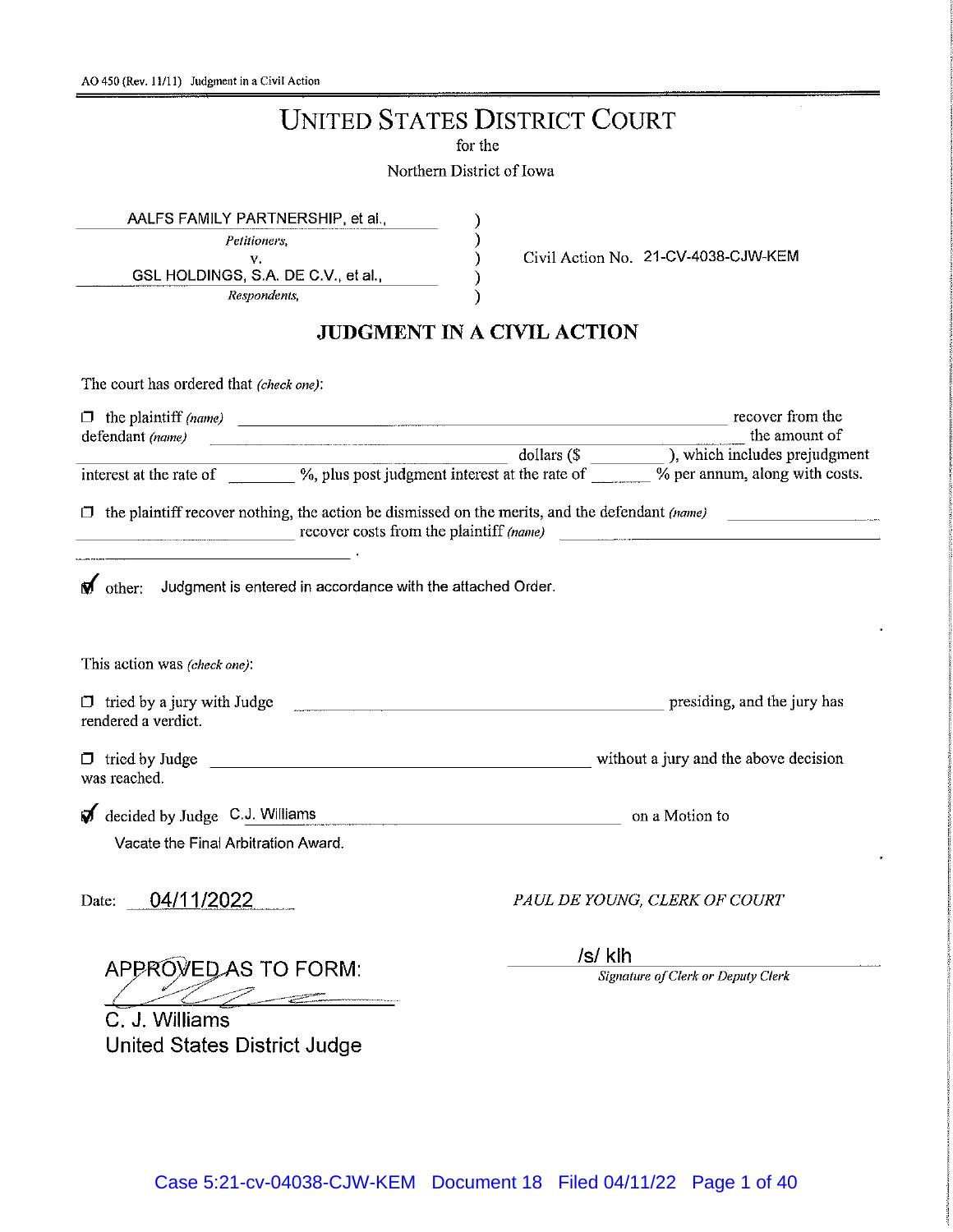### **IN THE UNITED STATES DISTRICT COURT FOR THE NORTHERN DISTRICT OF IOWA WESTERN DIVISION**

AALFS FAMILY PARTNERSHIP, et al.,

Petitioners,  $\parallel$  No. 21-CV-4038-CJW-KEM

vs. **ORDER** 

GSL HOLDINGS, S.A. DE C.V., et al.,

Respondents.

### **TABLE OF CONTENTS**

| $\mathbf{I}$ . |                |    |  |  |  |  |  |  |
|----------------|----------------|----|--|--|--|--|--|--|
|                | A.             |    |  |  |  |  |  |  |
|                | <b>B.</b>      |    |  |  |  |  |  |  |
|                | $\mathbf{C}$ . |    |  |  |  |  |  |  |
| II.            |                |    |  |  |  |  |  |  |
|                | A.             |    |  |  |  |  |  |  |
|                |                | 1. |  |  |  |  |  |  |
|                |                | 2. |  |  |  |  |  |  |
|                | <b>B.</b>      |    |  |  |  |  |  |  |
|                |                |    |  |  |  |  |  |  |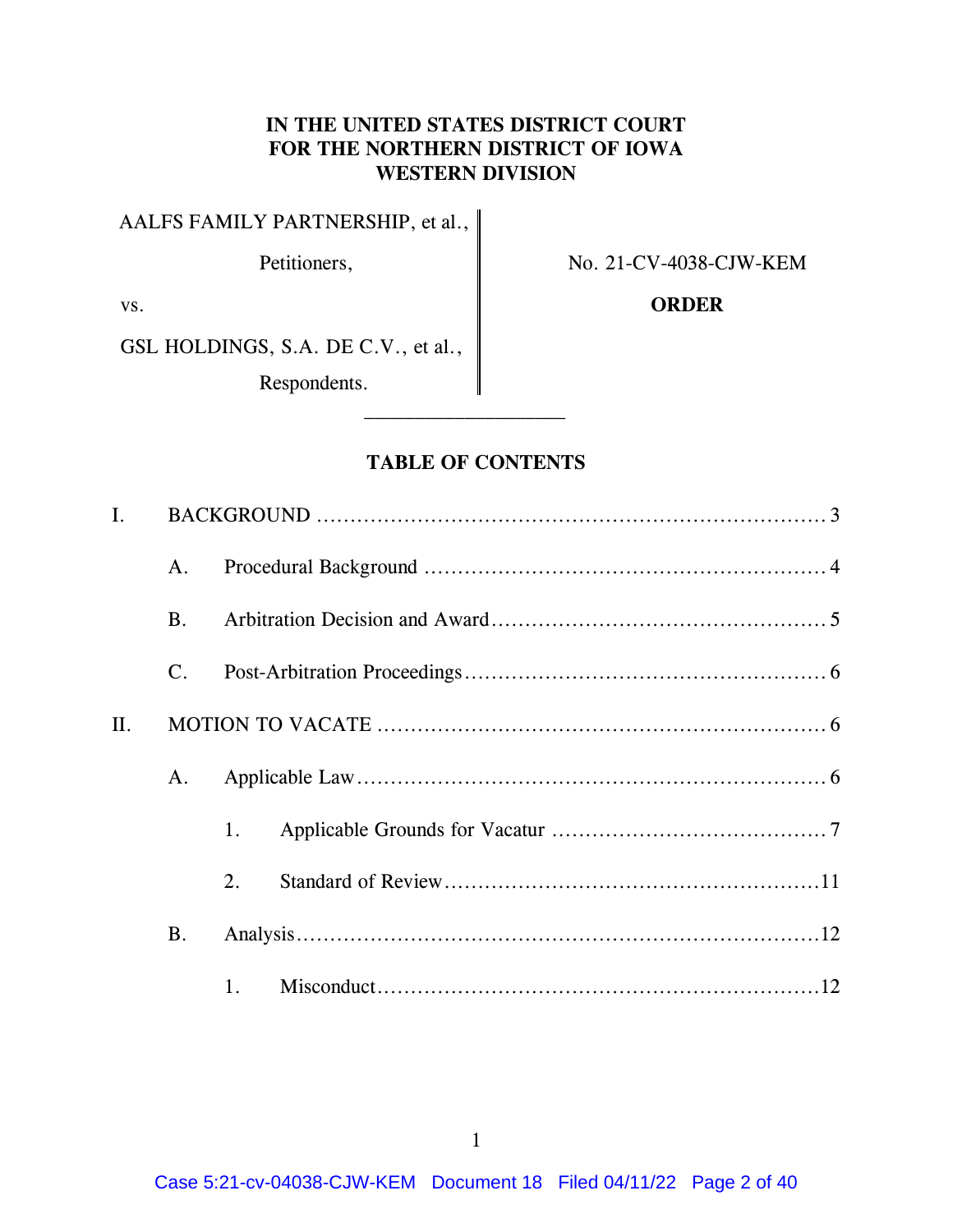|      | a. |                | Opportunity to Obtain Evidence from Petitioners and |                                               |  |
|------|----|----------------|-----------------------------------------------------|-----------------------------------------------|--|
|      |    |                | i.                                                  |                                               |  |
|      |    |                | ii.                                                 | Respondents Failed to Support an Exception 18 |  |
|      |    |                | iii.                                                | Ruling Did Not Influence the                  |  |
|      |    | b.             |                                                     |                                               |  |
|      | 2. |                |                                                     |                                               |  |
|      |    | a.             |                                                     |                                               |  |
|      |    | $\mathbf b$ .  |                                                     |                                               |  |
|      |    | $\mathbf{c}$ . |                                                     |                                               |  |
|      |    | d.             |                                                     |                                               |  |
| III. |    |                |                                                     |                                               |  |
| IV.  |    |                |                                                     |                                               |  |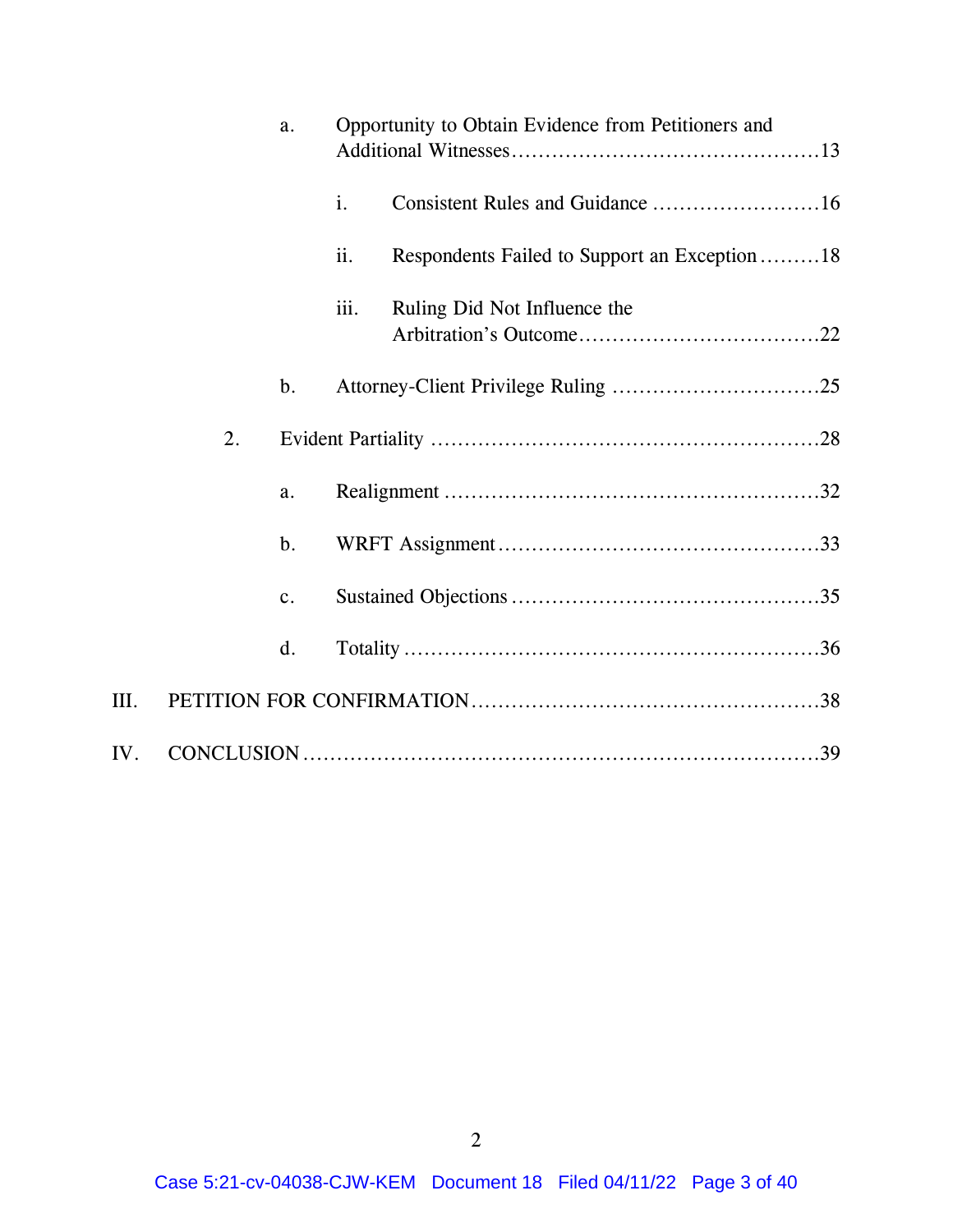This matter is before the Court on petitioners' Petition for Confirmation of Arbitration Award (Doc. 1) and respondents' Motion to Vacate the Final Arbitration Award. (Doc. 10). Petitioners timely filed a resistance (Doc. 13), and respondents timely filed a reply. (Doc. 16).

For the following reasons, the Court **denies** respondents' motion (Doc. 10) and **confirms** the final arbitration award (Doc. 1).

#### *I. BACKGROUND*

This case arises out of corporate acquisition. GSL Holdings, S.A. de C.V. ("GSL"), a denim manufacturer based in Mexico, acquired all capital stock in Aalfs Manufacturing, Inc. ("Aalfs"), a denim and twill manufacturer formerly headquartered in Sioux City, Iowa, and its subsidiaries. (Doc. 10-8, at 9–14). Together, petitioners owned all stock in Aalfs. (*Id.*, at 11–12). After negotiations, GSL purchased Aalfs for \$21.5 million, based on a multiple of Aalfs' FY2017 earnings before interest, taxes, depreciation, and amortization. (*Id.*, at 12–13). The purchase price included an \$18 million cash payment and \$3.5 million over two interest-bearing promissory notes, one to petitioner Aalfs Family Partnership ("AFP Note") and one to the petitioner Rodawig Family Limited Partnership ("RFLP Note," known as "WRFT Note" after assignment) (together, "the Notes"). (*Id.*, at 14–15, 80). In lieu of collateral, GSL agreed to require that the other respondents (the "Affiliated Entities") sign the Notes as co-makers. (*Id.*, at 15). GSL also agreed to assume Aalfs' revolving line of credit ("RLOC") at closing. (*Id.*, at 12). On February 8, 2018, GSL and petitioners closed on the transaction and entered into the Share Purchase Agreement ("SPA"). (*Id.*, at 14).

After closing, GSL discovered that Aalfs' corporate health was in dire straits, and its shares would soon be worthless. (*Id.*, at 15–16). Serious issues soon arose, including strikes in Aalfs' Mexico facilities, a chargeback claim from Target Corporation, a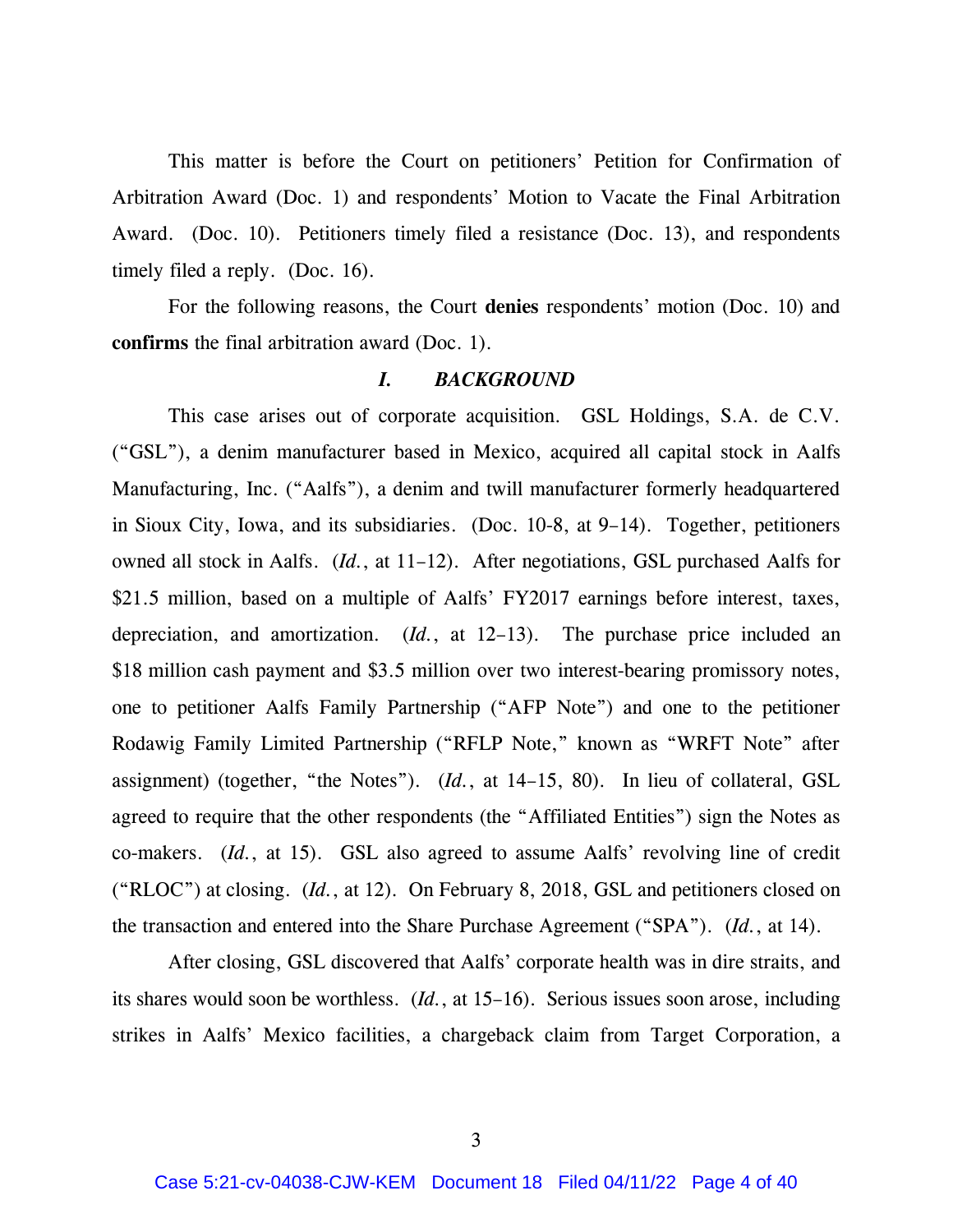national retail chain, based on defective jeans, and a wage claim made by former Aalfs employee Jeff Carlson. (*Id.*). Beginning May 1, 2018, GSL halted any further payment on the Notes. (*Id.*). GSL contacted petitioners with a Notice of Claim and Request for Indemnification based on the work stoppages in Mexico, the Target chargeback, and the Carlson wage dispute, as well as a claim for Aalfs' alleged misuse of the RLOC. (*Id.*, at 16–17). Petitioners disputed all requests. (*Id.*). GSL later emailed petitioners a Notice of Additional Breaches, based on the SPA. (*Id.*, at 17). Petitioners disputed these, too. (*Id.*).

#### *A. Procedural Background*

On August 19, 2019, GSL sued petitioners in this Court, alleging fraudulent inducement, breach of contract, and unjust enrichment. (Case 5:19-cv-04047-CJW-KEM, Doc. 1, at 20–23). On September 23, 2019, however, GSL filed an unresisted motion for stay pending arbitration. (Case 5:19-cv-04047-CJW-KEM, Doc. 6). That case remains stayed pending this motion. (Case 5:19-cv-04047-CJW-KEM, *see* Docs. 7, 17).

On September 30, 2019, GSL commenced arbitration Case No. 24795/MK in the International Court of Arbitration at the International Chamber of Commerce  $({}^{\omega}ICC^{\gamma})^1$ , as required by the SPA. (Doc. 10-8, at 17–18). In response, petitioners asserted counterclaims. (*Id.*, at 18–19). Petitioners then asserted their own claims against GSL and its Affiliated Entities which GSL and its Affiliated Entities (together, "respondents") resisted, under a second arbitration, Case No. 24897. (*Id.*, at 19–20). In total, among the two arbitrations, respondents asserted claims for (1) fraudulent inducements, (2) breach of contract, (3) equitable recission, and (4) unjust enrichment. (*Id.*, at 17–

 $1$  For simplicity, the Court uses ICC to refer to the International Chamber of Commerce, and the International Court of Arbitration and its Secretariat.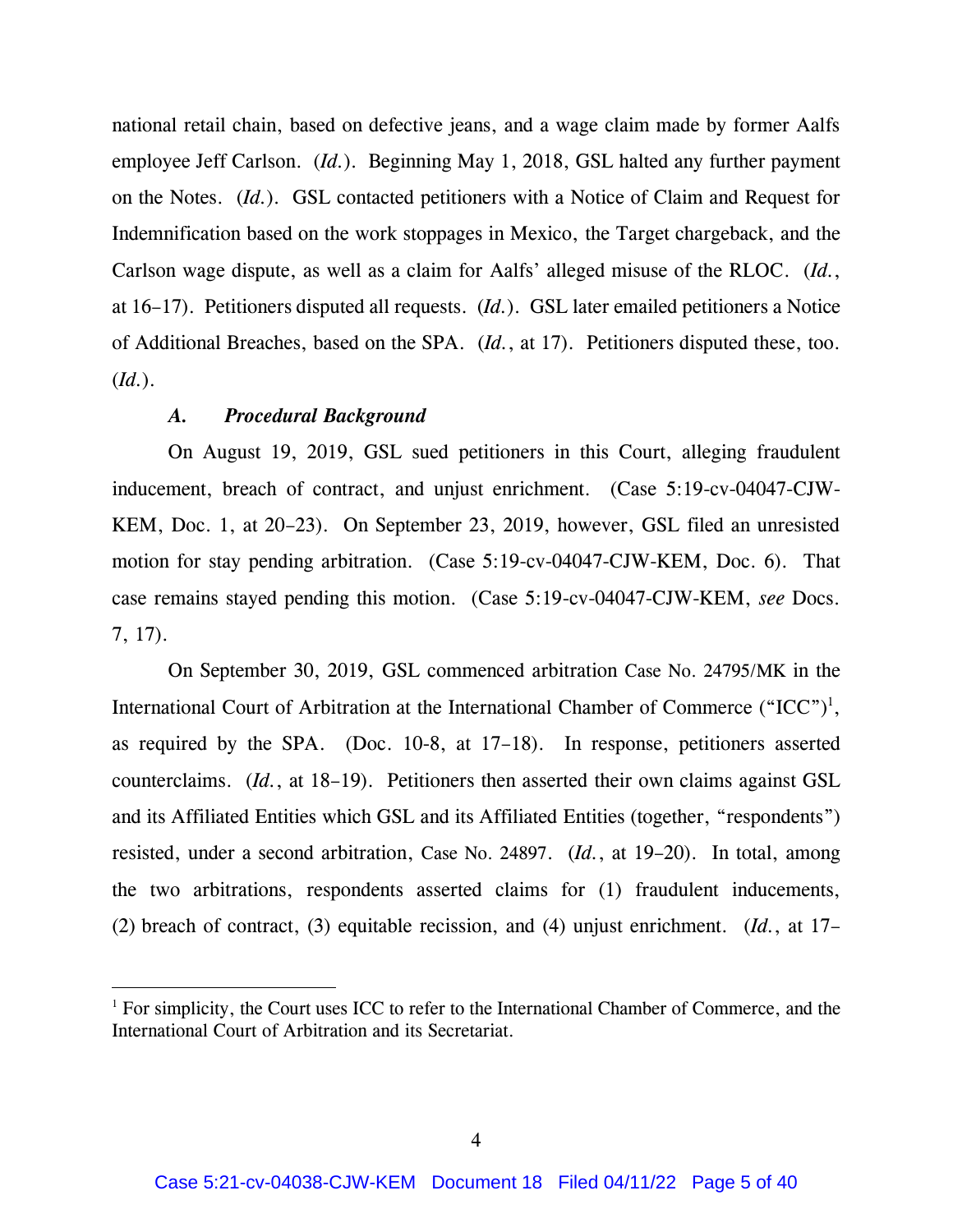20). Petitioners asserted claims for (1) breach of contract for respondents' default on the Notes, (2) indemnification and/or contribution on the Target chargeback claim, (3) reimbursement for the payment to defend the Carlson wage claim, (4) an award for respondents' default on the AFP Note; and (5) an award for respondents' default on the RFLP/WRFT Note.<sup>2</sup> (*Id.*). The ICC consolidated the two underlying arbitrations, terming GSL and its Affiliated Entities as "petitioners" and the former Aalfs shareholders as "respondents" for purposes of the arbitration. (*Id.*, at 20). The ICC appointed Lawrence S. Schaner as sole arbitrator, under the parties' Amended Joint Stipulation.<sup>3</sup> (*Id.*, at 20).

Following several months of discovery and pre-hearing motion practice, the ICC held its hearing from February 23–26, 2021. (*Id.*, at 21–28). A total of twelve witnesses were examined: eight called by respondents and four called by petitioners. (*Id.*, at 28). The parties also submitted post-hearing pleadings before the ICC closed proceedings on May 24, 2021. (*Id.*, at 28–29). Arbitrator Schaner issued the Final Award on August 19, 2021. (*Id.*, at 87).

#### *B. Arbitration Decision and Award*

Arbitrator Schaner's Final Award denied all of respondents' claims. (*Id.*, at 86– 87). It granted petitioners' counterclaims on the AFP Note, requiring respondents to pay a total of more than \$2.2 million, and the RFLP/WRFT Note, requiring respondents to pay a total of more than \$2.2 million. (*Id.*). The Final Award denied petitioners' other counterclaims. (*Id.*). Finally, the Final Award required respondents to pay petitioners

<sup>&</sup>lt;sup>2</sup> Though certain claims are asserted only against certain petitioners or respondents, the Court labels them generally here.

<sup>&</sup>lt;sup>3</sup> The Court notes that in the record the arbitrator is also referred to as "the Tribunal." (*See*, *e.g.*, Doc. 1). Because respondents' motion is founded on Arbitrator Schaner's individual misconduct and evident partiality, the Court does not use this impersonal term.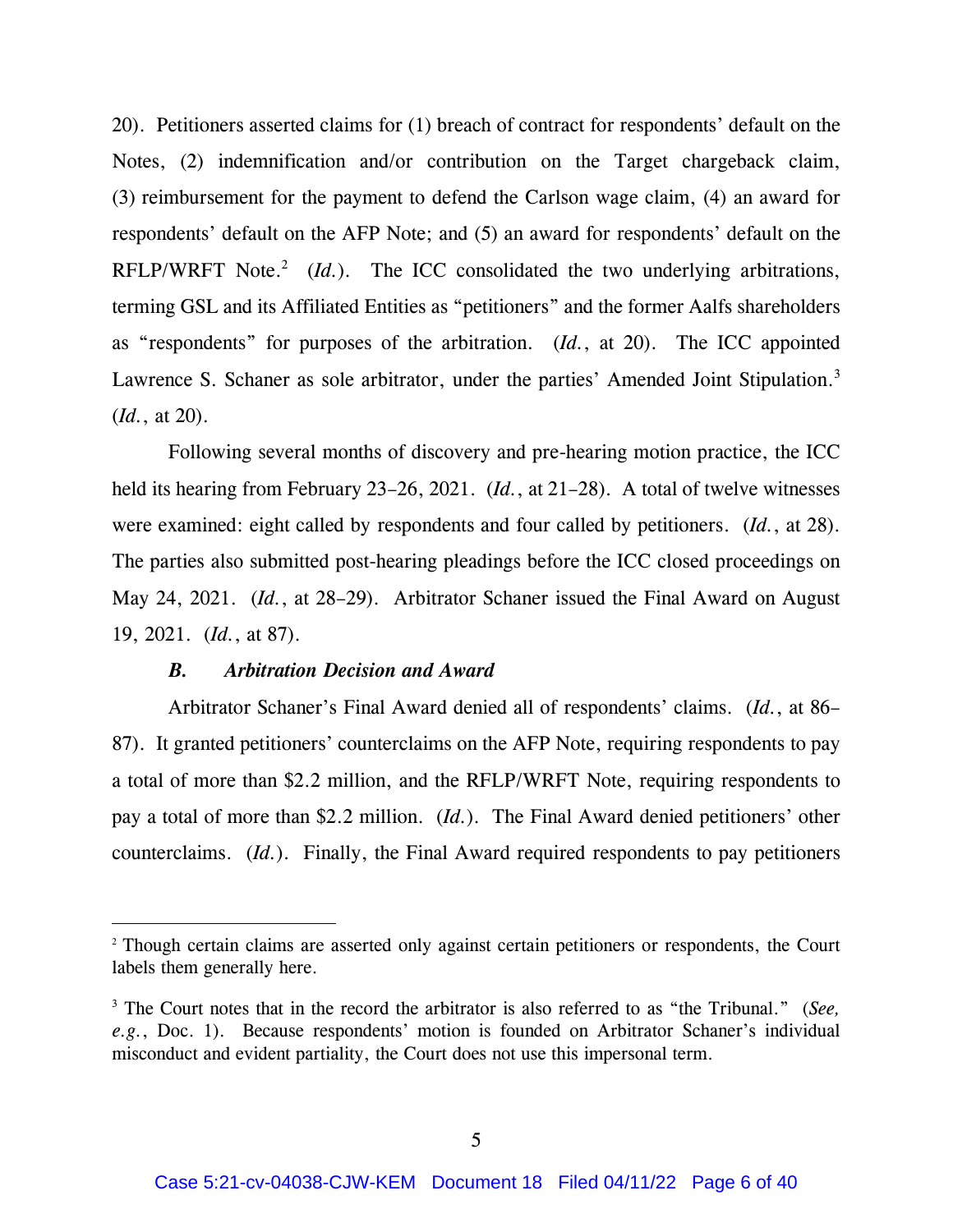more than \$1.2 million for legal fees and expenses, and \$120,000 for fees and expenses relating to the administration of the arbitration. (*Id.*). The Court will discuss specific findings of fact and legal conclusions as they are relevant to the Court's analysis.

#### *C. Post-Arbitration Proceedings*

Following the Final Award's issuance, petitioners petitioned this Court to affirm the Final Award. $4$  (Doc. 1). Respondents responded by filing a motion to vacate the Final Award. (Doc. 10). The Court first addresses respondents' motion to vacate the final arbitration award before turning to petitioners' petition for confirmation.

### *II. MOTION TO VACATE*

Respondents base their motion to vacate the final arbitration award on two arguments. (Doc. 10). First, respondents argue the arbitrator engaged in misconduct. (*Id.*, at 2 (citing 9 U.S.C. § 10(a)(3)). Second, respondents argue the arbitrator engaged in evident partiality. (*Id.* (citing 9 U.S.C. § 10(a)(2)).

Petitioners resist these arguments. (Doc. 13). Further, in a footnote, petitioners question whether respondents can properly pursue vacatur under Section 10, "a section of the FAA which applies to *domestic* arbitration awards," when the Final Award here is "non-domestic." (Doc. 13, at 23 n. 7). Thus, petitioners imply that vacatur here is limited to grounds listed in the Convention on the Recognition and Enforcement of Foreign Arbitral Awards ("Convention") alone.

For the following reasons, the Court denies respondents' motion.

#### *A. Applicable Law*

The SPA provides that it is governed by and construed in accordance with Iowa law, and that "any and all Disputes arising out of or in connection therewith shall be settled by arbitration under the Rules of Arbitration of the [ICC]." (Doc. 2-1, at 40);

<sup>4</sup> The SPA provides that an action for its enforcement be brought in federal court in the U.S. District Court for the Northern District of Iowa. (Doc. 2, at 39).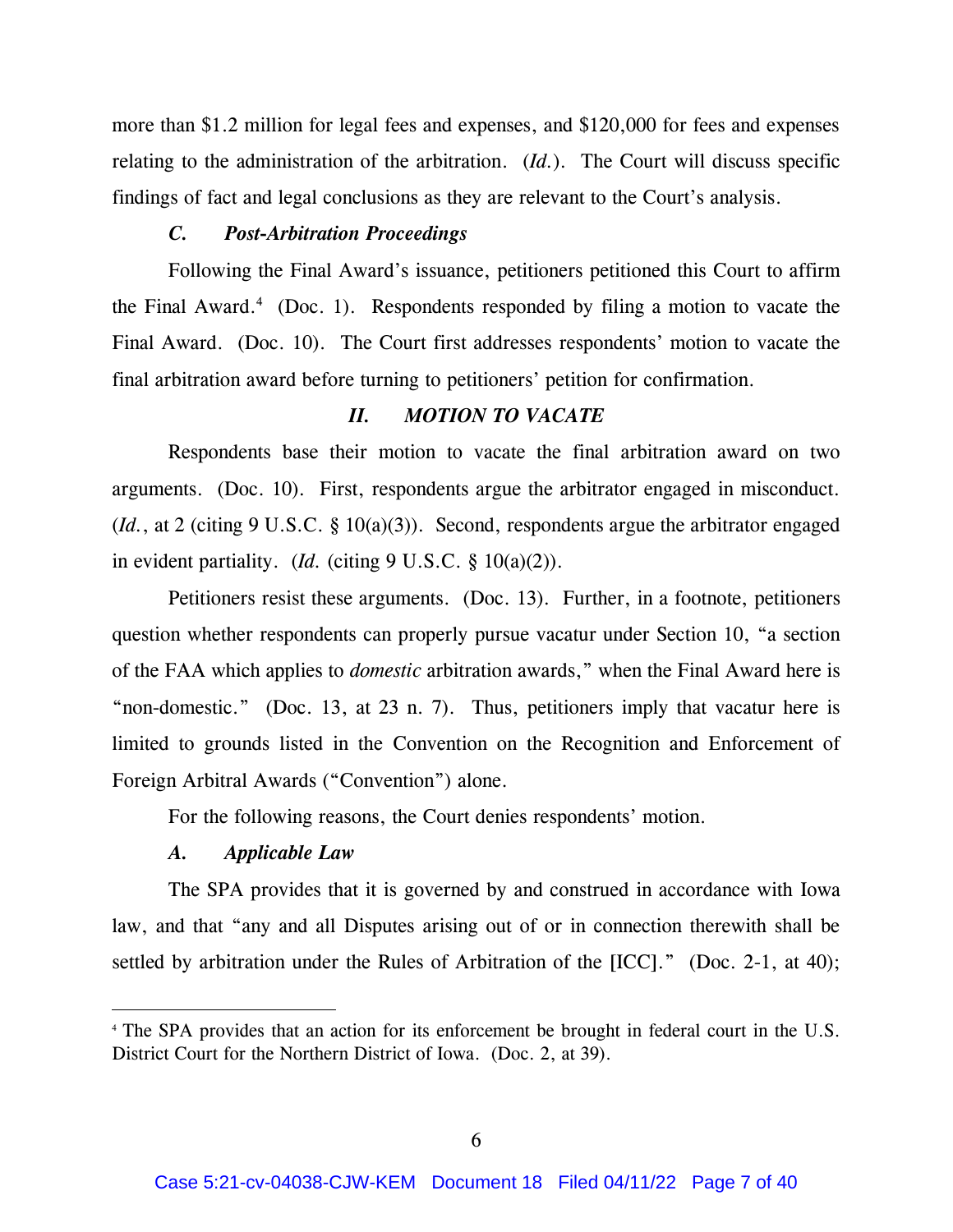(*see also* Doc. 1, at 3). The Notes are also governed by and construed in accordance with Iowa law. (Docs. 2-2, at 3; 2-3, at 3). Further, any dispute about the Notes must be settled via an ICC arbitration under ICC rules because the Notes were part of the consideration for the SPA. (Doc. 2-1, at 40).

Article 35(6) of the ICC rules provides that the final award following an arbitration is "binding on the parties."<sup>5</sup> Here, respondents did not voluntarily satisfy the final award (Doc. 1, at 9), and thus petitioners request court enforcement. (*Id.*); *see also* 9. U.S.C. § 207. The SPA provides that such an action for enforcement be brought in this Court. (Doc. 2-1, at 40).

### *1. Applicable Grounds for Vacatur*

For the following, the Court finds both the Convention and FAA grounds for vacatur apply here.

Chapter 2 of the Federal Arbitration Act ("FAA"), Title 9, United States Code, Section 201 *et seq.*, requires federal courts to enforce foreign arbitral awards falling under the Convention. *See* 9 U.S.C. § 202; *see also* Recognition and Enforcement of Foreign Arbitral Awards art. V, June 10, 1958, 21 U.S.T. 2517. A court must confirm a foreign arbitral award unless it finds a ground meriting refusal or deferral of enforcement applies under the Convention. 9 U.S.C. § 207. The Convention contains seven such grounds. Recognition and Enforcement of Foreign Arbitral Awards art. V, June 10, 1958, 21 U.S.T. 2517.

Article I of the Convention provides that the Convention applies only to arbitral awards (1) made in a country different than the country where enforcement is being

<sup>5</sup> *Rules of Arbitration of the International Chamber of Commerce, in force as from 1 March 2017: Article 35: Notification, Deposit and Enforceability of the Award*, ICC RULES, https://library.iccwbo.org/content/dr/RULES/RULE\_ARB\_2017\_EN\_35.htm (last accessed Mar. 14, 2022).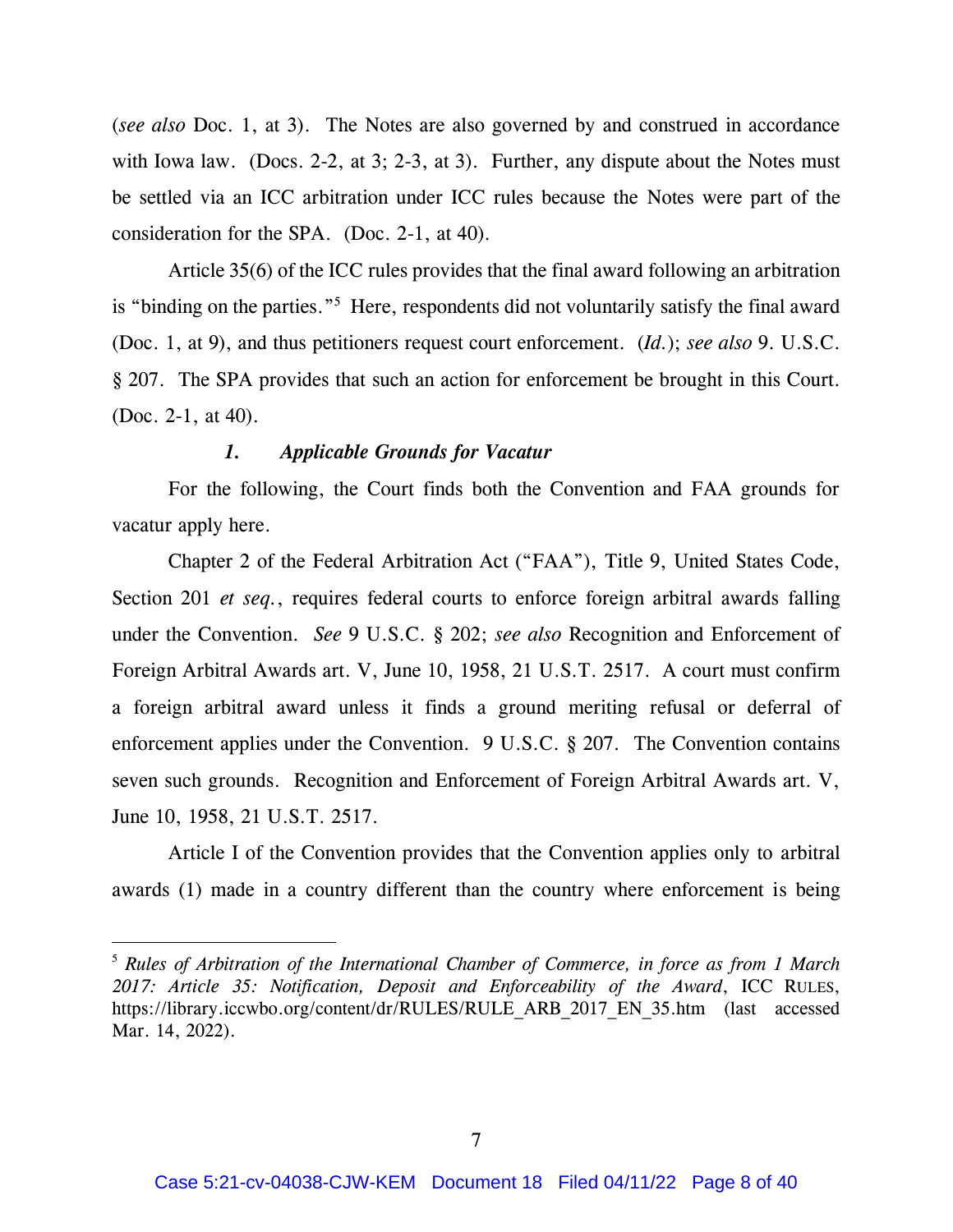sought, and (2) "*not considered as domestic* awards in the [country] where their recognition and enforcement are sought." Recognition and Enforcement of Foreign Arbitral Awards art. I, June 10, 1958, 21 U.S.T. 2517. This second category is what constitutes a "nondomestic award." *See Jacada (Eur.), Ltd. v. Int'l Mktg. Strategies, Inc.*, 401 F.3d 701, 707 (6th Cir. 2005), *abrogated on other grounds by Hall Street Assocs., L.L.C. v. Mattel, Inc.*, 552 U.S. 576 (2008). Additionally, Title 9, United States Code, Section 202 provides that any commercial arbitral agreement (and subsequent award), unless it is between two United States citizens, involves property located in the United States, and has no reasonable relationship with one or more foreign states, falls under the Convention. Read in conjunction with Article I of the Convention, any agreement or award falling under Section 202 is also nondomestic under Article I of the Convention. *See Jacada*, 401 F.3d at 708–709; *Industr. Risk Insurers v. M.A.N. Gutehoffnungshutte GmbH*, 141 F.3d 1434, 1440–41 (11th Cir. 1998); *Yusuf Ahmed Alghanim & Sons v. Toys "R" Us, Inc.*, 126 F.3d 15, 18–19 (2d Cir. 1997); *Jain v. de Méré*, 51 F.3d 686, 689 (7th Cir. 1995); *Ministry of Defense of Islamic Republic of Iran v. Gould Inc.*, 887 F.2d 1357, 1362 (9th Cir. 1989); *Ledee v. Ceramiche Ragno*, 684 F.2d 184, 186–87 (1st Cir. 1982). *See also Privacy-Assured Inc. v. AccessData Corp. Ltd.*, No. 2:14–cv–00722–CW, 2015 WL 1868757, at \*3 (D. Utah 2015)*; Nanda v. Atul Nanda & Dibon Sols. Inc.*, Civil Action No. 3:12–CV–0011–B, 2012 WL 2122181, at \*2–5 (N.D. Tex. June 12, 2012); *Republic of Argentina v. BG Grp. PLC*, 715 F.Supp.2d 108, 117–20 (D.D.C. 2010), *rev'd on other grounds by* 665 F.3d 1363 (D.C. Cir. 2012).

Here, the arbitral agreement—the SPA—was between petitioners, $6$  who are citizens of the United States, and respondent GSL, a citizen of Mexico. (Doc. 1, at 1–

 $6$  The Court notes that petitioner William E. Rodawig Family Trust was not a party to the SPA, but is a party to the final award. (Doc. 1, at 3).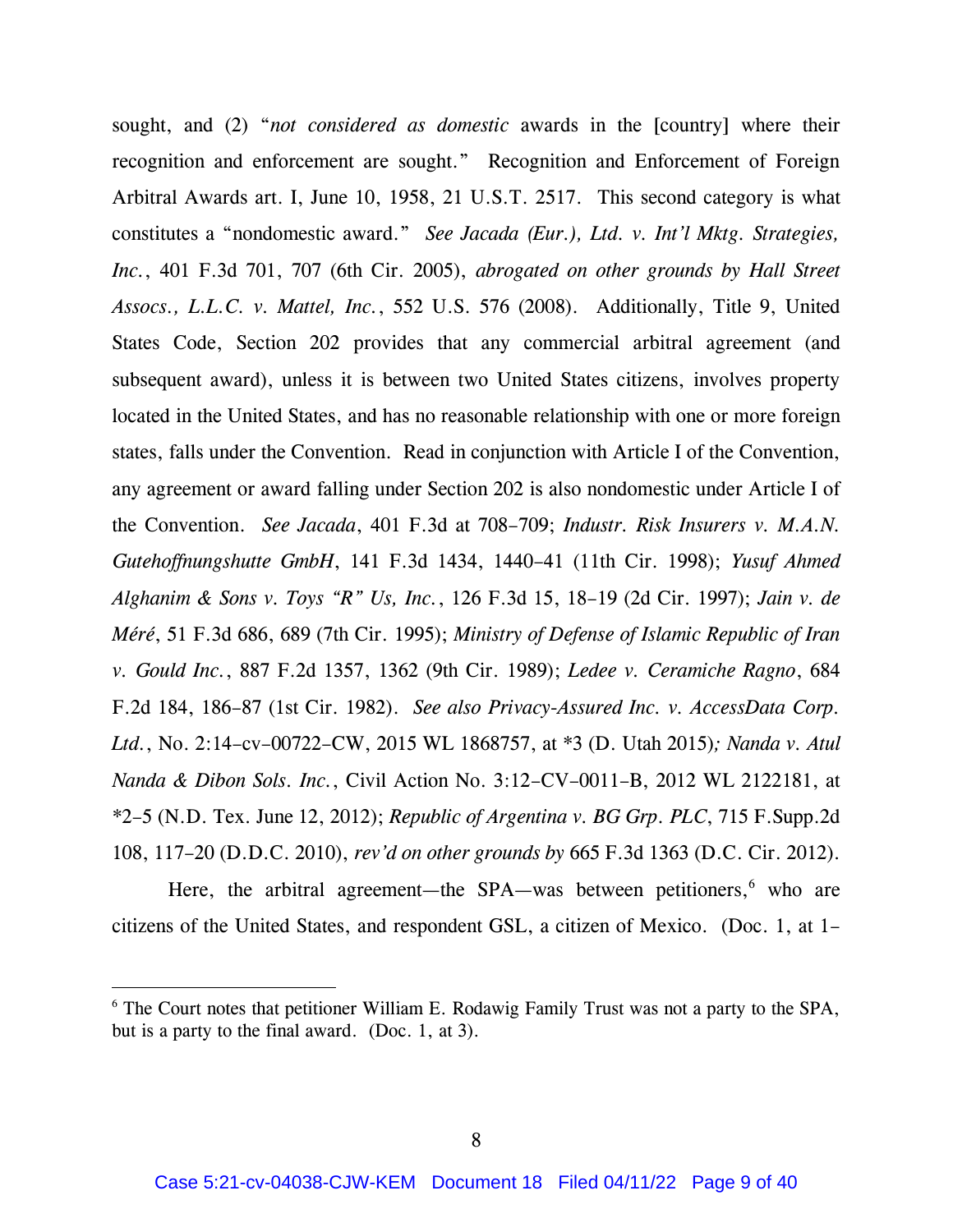3). Thus, the agreement has a reasonable relationship with one or more foreign states and is therefore nondomestic. The award resolves a dispute between petitioners and respondents, who are almost exclusively citizens of Mexico.<sup>7</sup> Thus, the subsequent award has a reasonable relationship with one or more foreign states and is therefore nondomestic. Thus, the Court finds that both the arbitral agreement and award here are nondomestic. Accordingly, the Convention's grounds for vacatur under Article V apply here. 8

The Court finds, however, that the Convention's grounds for vacatur are not exclusive here; instead, the FAA's grounds for vacatur under Section 10 also apply.

The FAA provides that, under application from any party, a court may vacate a final arbitration award under four circumstances, including "where there was evident partiality or corruption in the arbitrators," 9 U.S.C.  $\S$  10(a)(2), and "where the arbitrators were guilty of misconduct in refusing to postpone the hearing, upon sufficient cause shown, or in refusing to hear evidence pertinent and material to the controversy; or of any other misbehavior by which the rights of any party have been prejudiced." 9 U.S.C.  $\S$  10(a)(3).

Courts of Appeal have recognized "more flexibility" in grounds for vacatur when the arbitration and confirmation proceeding occurred within the same country. *See* 

<sup>7</sup> The Court notes that respondents Tavex USA, Inc. and Ropa Siete Leguas, Inc. are citizens of the United States. (Doc. 1, at 2–3). This does not render the award domestic, however, because it still has a reasonable relationship with one or more foreign states. *See* 9 U.S.C. § 202.

<sup>8</sup> It is also undisputed that the final award is nondomestic. (*See* Docs. 1, at 1; 13, at 23 n.7). The Court notes, however, that the definition of a nondomestic award is a subject of debate and has yet to be settled by the Supreme Court or the Eighth Circuit Court of Appeals. *See N. Motors, Inc. v. Knudsen*, No. 4:10–CV–1317 (CEJ), 2011 WL 2552573, at \*2 (E.D. Mo., June 27, 2011) (not reaching question of applicability of FAA vacatur grounds because party removing action failed to prove citizenship status). Thus, the Court conducts its own analysis and makes its own finding.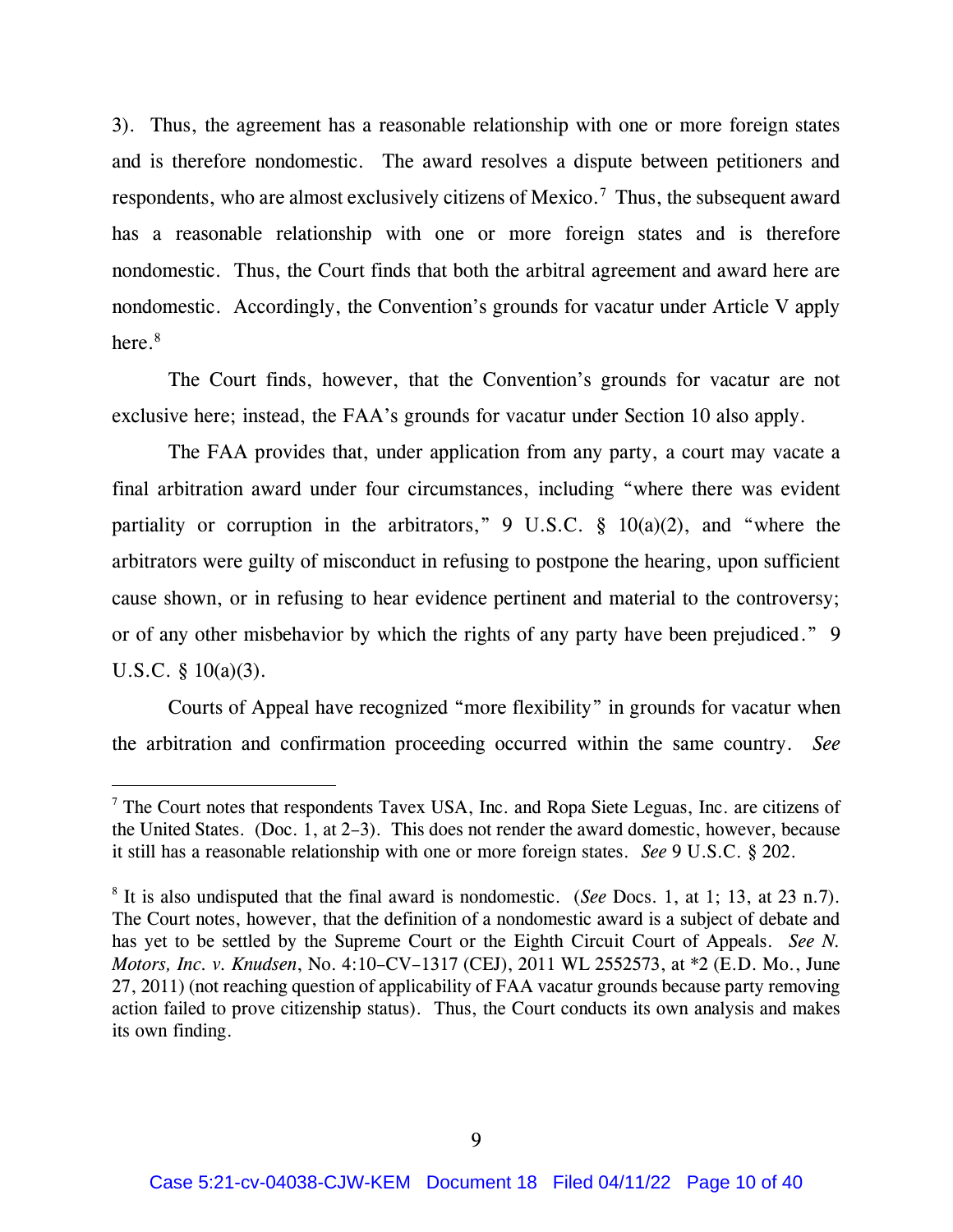*Admart AG v. Stephen & Mary Birch Found.*, 457 F.3d 302, 307 (3d Cir. 2006) (citing *Alghanim & Sons*, 126 F.3d at 22–23) (2d Cir.).

Specifically, the overwhelming majority of the Courts of Appeal that have addressed this issue have found that the FAA's vacatur standards apply to a final award issued under the Convention when that award was issued in the United States.<sup>9</sup> See *Goldgroup Res., Inc. v. DynaResource de Mexico, S.A. de C.V.*, 994 F.3d 1181, 1189 (10th Cir. 2021) (collecting cases from other Circuit Courts of Appeal); *Ario v. Underwriting Members of Syndicate 53 at Lloyds for 1998 Year of Account*, 618 F.3d 277, 291–93 (3d Cir. 2010); *Zurich Am. Ins. Co. v. Team Tankers A.S.*, 811 F.3d 584, 588 (2nd Cir. 2016); *Gulf Petro Trading Co. v. Nigerian Nat. Petroleum Corp.*, 512 F.3d 742, 746 (5th Cir. 2008); *Jacada (Eur)*, 401 F.3d at 709, *abrogated on other grounds by Hall St. Assocs.*, 552 U.S. 576; *see also TermoRio S.A. E.S.P. v. Electranta S.P.*, 487 F.3d 928, 936 (D.C. Cir. 2007). *But see Industr. Risk Insurers*, 141 F.3d at 1441–42, 1145 (limiting vacatur to grounds stated in Article V of the Convention); *Tetronics (Int'l) Ltd. v. BlueOak Ark. LLC*, CASE NO. 4:20CV530 SWW, 2020 WL 5775108 (E.D. Ark. Sept. 28, 2020) (citing only *Industr. Risk Insurers*)*.* As petitioners note (Doc. 13, at 23 n.7), the Eighth Circuit Court of Appeals has yet to address this issue.

As the *Ario* court noted, "[t]his reasoning is also consistent with 9 U.S.C. § 208 . . . in which Congress explicitly provided for the application of the domestic FAA to the extent that it did not conflict with the Convention." 618 F.3d at 292. Section 208 provides that "Chapter 1 [of the FAA] applies to actions and proceedings brought under [Chapter 2] to the extent [Chapter 1] is not in conflict with [Chapter 2] or the Convention as ratified by the United States." Section 10, which provides grounds for vacatur, is a

<sup>&</sup>lt;sup>9</sup> The Court notes that the law in some Circuit Courts of Appeal has evolved on this issue.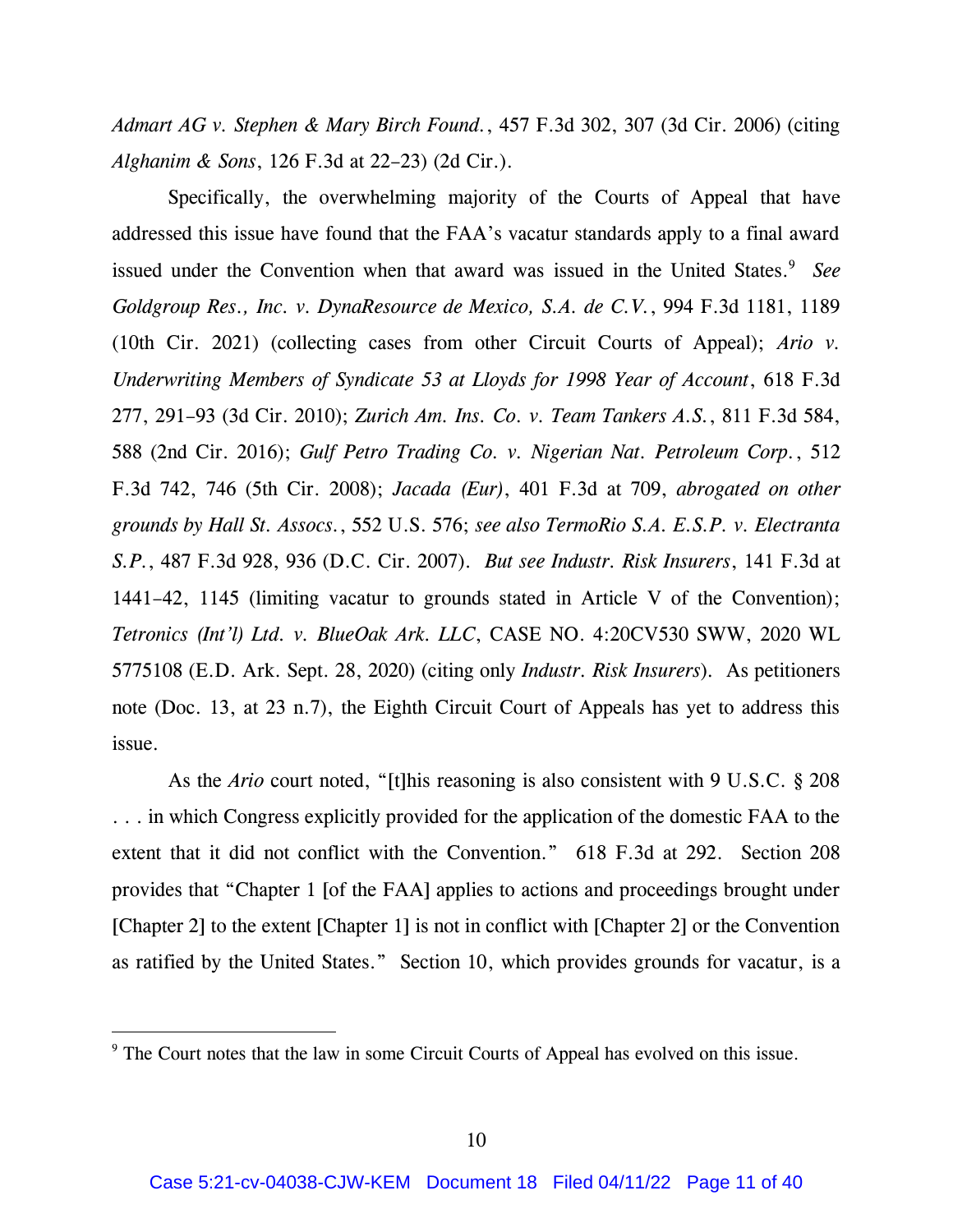general provision under Chapter 1. 9 U.S.C. § 10. "When both the arbitration and the enforcement of an award falling under the Convention occur in the United States, there is no conflict between the Convention and the domestic FAA because Article V(1)(e) of the Convention incorporates the domestic FAA and allows awards to be 'set aside or suspended by a competent authority of the country in which . . . that award was made.'" *Goldgroup Res.*, 994 F.3d, at 1189.

Further, as the Tenth Circuit noted in *Goldgroup*, it appears the Supreme Court has implicitly authorized the majority interpretation that the FAA's vacatur standards apply to a final award issued under the Convention when that award was made in the United States. 994 F.3d, at 1189 (citing *BG Grp., PLC v. Republic of Argentina*, 572 U.S. 25 (2014) (considering whether 9 U.S.C. § 10(a)(4) required vacatur of a nondomestic award rendered in the United States).

The Court has already found that the Convention, including its standard for vacatur, applies. Here, it is undisputed that the arbitration took place in Des Moines, Iowa (Doc. 1, at 6), and petitioners seek to confirm the final award in the U.S. District Court for the Northern District of Iowa. (*Id.*, at 6–8). Thus, the final award was made in the United States and petitioners seek enforcement in the United States. Accordingly, the Court finds that FAA's vacatur standards—including 9 U.S.C.  $\S 10(a)(2-3)$ —also apply.

#### *2. Standard of Review*

Because the Court has found that the FAA's grounds for vacatur apply and respondents' arguments are based on FAA grounds, it must review respondents' arguments under the FAA standard. Judicial review of a final award under the FAA "is exceedingly limited and deferential." *Precision Press, Inc. v. MLP U.S.A., Inc.*, No. C09–4005–MWB, 2011 WL 1807396, at \*8 (N.D. Iowa May 11, 2011) (quoting *St. John's Mercy Med. Ctr. v. Delfino*, 414 F.3d 882, 884 (8th Cir. 2005)). "[A]s long as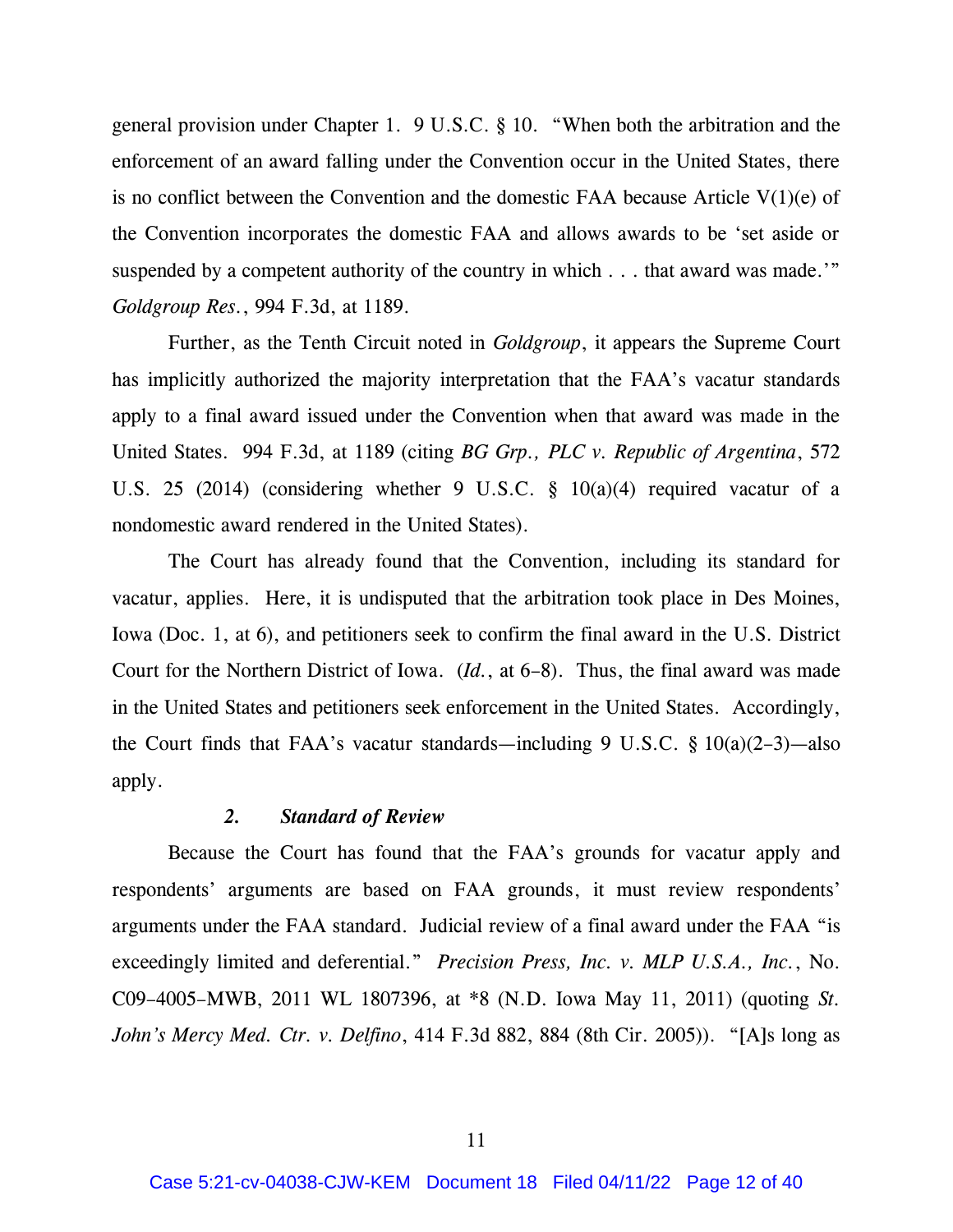the arbitrator is even arguably construing or applying the contract and acting within the scope of his authority, that a court is convinced he committed serious error does not suffice to overturn his decision." *Bureau of Engraving, Inc. v. Graphic Commc'n Int'l Union, Loc. 1B,* 284 F.3d 821, 824 (8th Cir. 2002) (quoting *United Paperworkers Int'l Union, AFL-CIO v. Misco, Inc.*, 484 U.S. 29, 38 (1987)). "It is only when [an] arbitrator strays from interpretation and application of the agreement and effectively 'dispense[s] his own brand of industrial justice' that his decision may be unenforceable." *Stolt-Nielsen S.A. v. AnimalFeeds Int'l Corp.*, 559 U.S. 662, 671 (2010) (quotation omitted). Still, if the arbitrator's actions were harmless, courts have declined to vacate the award for the reasons listed under Section 10. *Balvin v. Rain and Hail, LLC*, 943 F.3d 1134, 1139 (8th Cir. 2019) (citing 9 U.S.C. § 10(a) (providing that courts "may" vacate an arbitration award when the arbitrator exceeded his powers); *Coutee v. Barington Cap. Grp., L.P.*, 336 F.3d 1128, 1134 (9th Cir. 2003); *Brentwood Med. Assocs. v. United Mine Workers of Am.*, 396 F.3d 237, 243 (3d Cir. 2005)).

Having determined what law and standard applies, the Court now turns to its analysis of respondents' arguments.

#### *B. Analysis*

For the following reasons, the Court denies respondents' motion as to both their misconduct arguments and evident-partiality arguments.

#### *1. Misconduct*

As Section 10(a)(3) states, a court may order vacatur of a final award when the arbitrator is "guilty of misconduct in [1] refusing to postpone the hearing, upon sufficient cause shown, or [2] in refusing to hear evidence pertinent and material to the controversy; or [3] of any other misbehavior by which the rights of any party have been prejudiced." Conversely, courts "have absolutely no authority to reconsider the merits of an arbitration award, even when the parties allege the award rests on factual errors or on a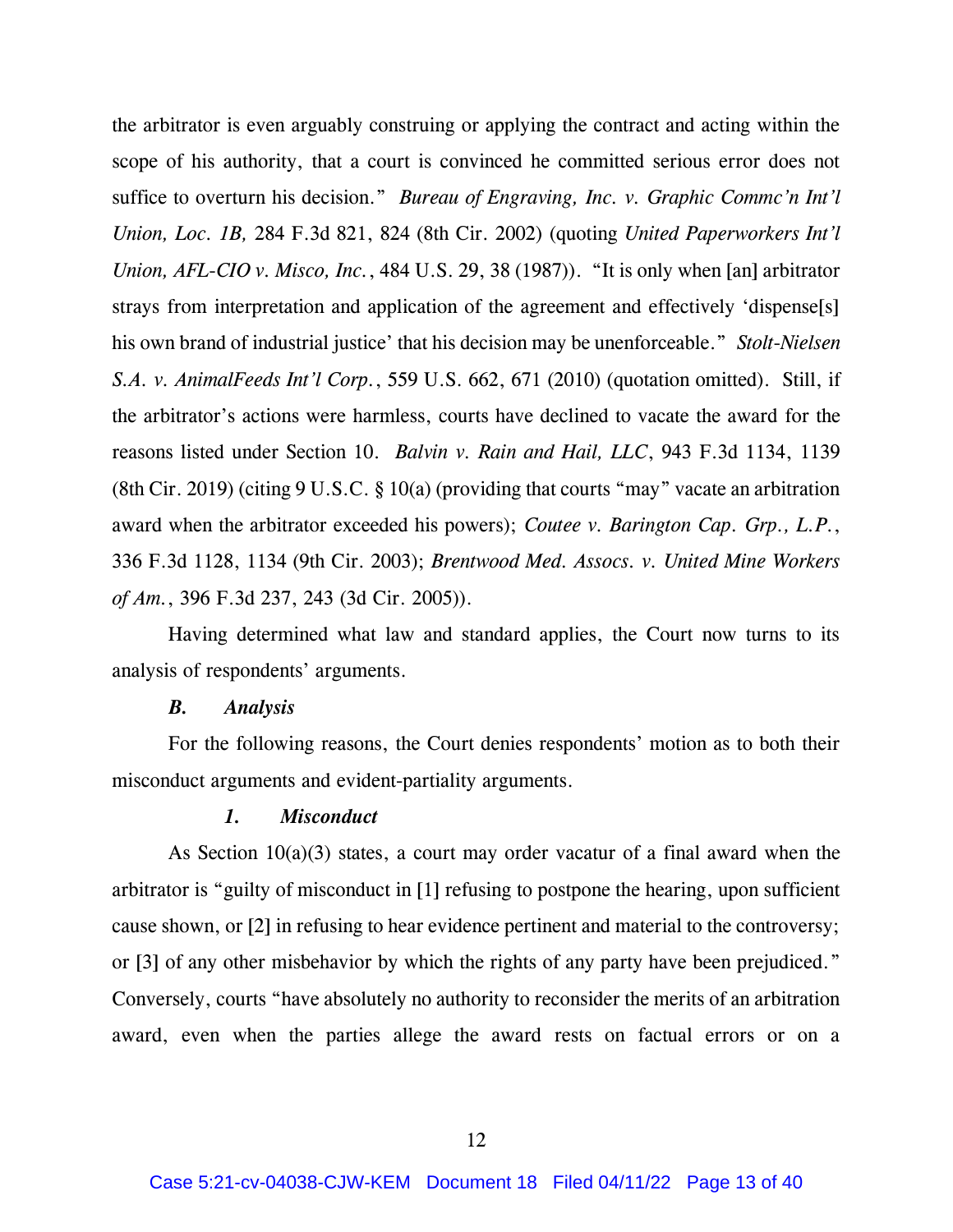misinterpretation of the underlying contract." *DFM Invs., LLC v. Brandspring Sols.*, LLC, 743 Fed. Appx. 58, 61 (8th Cir. 2018) (quoting *McGrann v. First Albany Corp.*, 424 F.3d 743, 748 (8th Cir. 2005)). Further, "[a]bsent exceptional circumstances . . . a reviewing court may not overturn an arbitration award based on the arbitrator's determination of the relevancy or persuasiveness of the evidence submitted by the parties." *Swink & Co. v. Norris & Hirshberg, Inc.*, 845 F.2d 789, 790 (8th Cir. 1988) (per curiam) (quoting *Hoteles Condado Beach v. Union De Tronquistas Loc. 901*, 763 F.2d 34, 39–40 (1st Cir. 1985)). Indeed, a court may vacate an award only if the arbitrator's "refusal to hear pertinent and material evidence prejudices the rights of the parties to the arbitration proceedings." *Hoteles Condado Beach*, 763 F.2d at 40. Specifically, "a party seeking to vacate an award under  $\S$  10(a)(3) must show that [it] was deprived of a fair hearing." *Ploetz ex rel. Ploetz, 1985 Trust v. Morgan Stanley Smith Barney LLC*, 894 F.3d 894, 900 (8th Cir. 2018) (internal quotations omitted). Further, the party seeking vacatur "must demonstrate that the conduct influenced the outcome of the arbitration." *Delta Mine Holding, Co. v. AFC Coal Pros, Inc.*, 280 F.3d 815, 822 (8th Cir. 2001); *M & A Elec. Power Co-op. v. Loc. Union No. 702, Int'l Brotherhood of Elec. Workers, AFL-CIO*, 977 F.2d 1235, 1238 (8th Cir. 1992).

For the following reasons, the Court finds no reason to infer that Arbitrator Schaner engaged in any misconduct that deprived GSL of a fair hearing. *See Ploetz*, 894 F.3d at 900.

### *a. Opportunity to Obtain Evidence from Petitioners and Additional Witnesses*

Respondents first argue that the arbitrator prevented them from obtaining evidence critical to its fraud claim.<sup>10</sup> (Doc. 10-5, at 10–17). Respondents argue the arbitrator did

 $10$  The Court notes that respondents discuss this claim as being made by all respondents (Docs. 11; 16, at 4–5), whereas petitioners discuss it as made by GSL only. (Doc. 13, at 24 n.8). The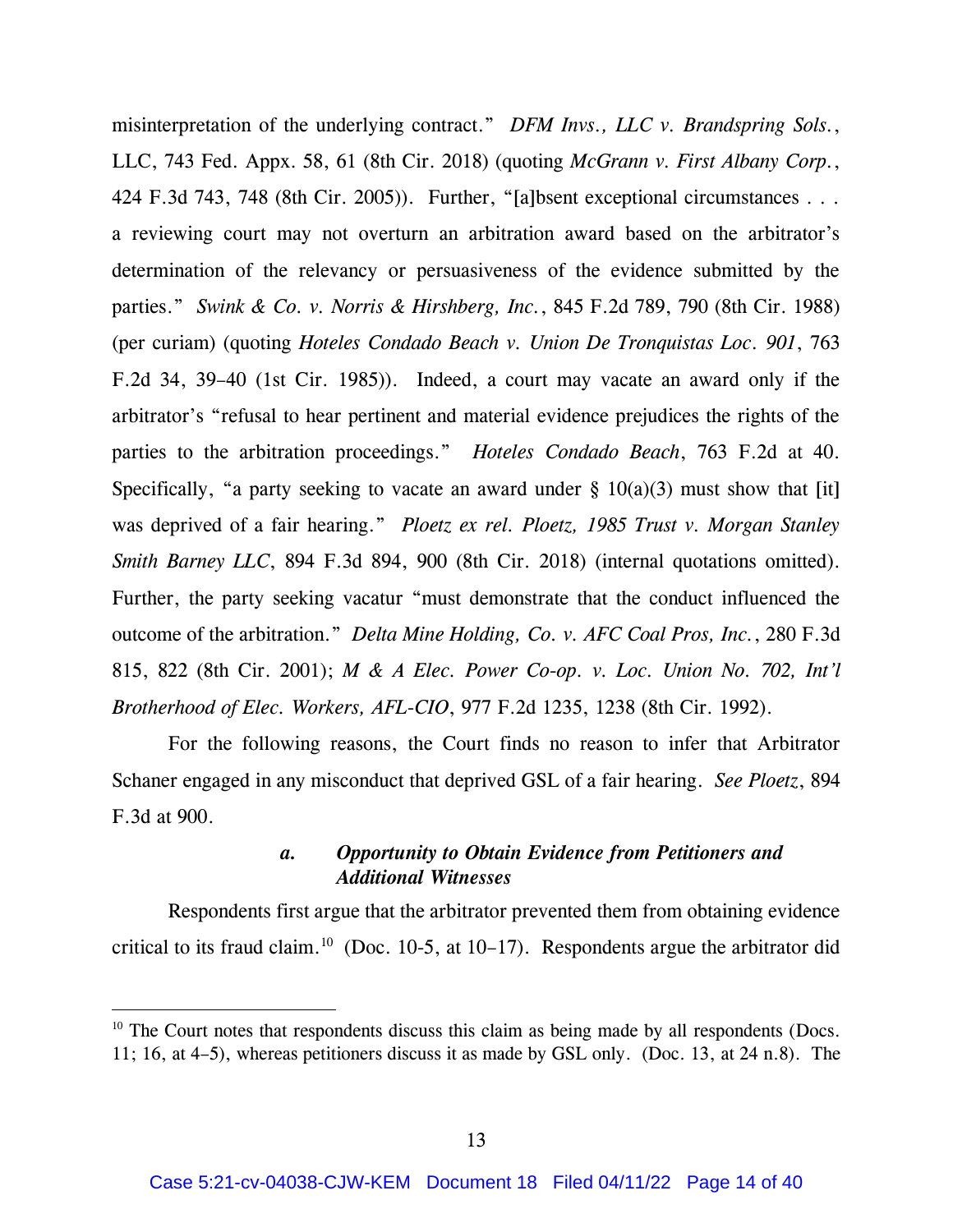this by preventing certain discovery and respondents' questioning of additional witnesses at the hearing. (*Id.*, at 10–13). Specifically, respondents argue they should have been able to call Juliana Aalfs Kelly, Jon Andrew Rodawig, and John "Jack" Aalfs (collectively, "Additional Witnesses") as witnesses at the hearing because their testimony was "integral to the entire dispute."<sup>11</sup> (*Id.*, at 7, 10–13). In so doing, respondents argue that Arbitrator Schaner engaged in "misbehavior by which the[ir] rights . . . have been prejudiced." (Doc. 10-1, at 13) (quoting  $9 \text{ U.S.C. } § 10(a)(3)$ ).

In resistance, petitioners assert that the arbitrator properly denied respondents' application for reconsideration regarding cross-examination of the Additional Witnesses. (Doc. 13, at 24–29). Petitioners further assert that even if the denial were improper, it did not deprive respondents of a fair hearing because it would not have impacted the arbitrator's final award. (*Id.*, at 29–32).

"In making evidentiary decisions, an arbitrator need not follow all the niceties observed by the federal courts." *Tempo Shain Corp. v. Bertek, Inc.*, 120 F.3d 16, 20 (2d Cir. 1997) (internal quotation omitted). Still, "although [an arbitrator is] not required

Court defers to the arbitrator's award, which describes both a claim of fraud by GSL as to the SPA and a claim of fraud by all respondents as to the Notes. (Doc. 10-8, at 14–15).

<sup>&</sup>lt;sup>11</sup> The Court notes that respondents' argument focuses on Juliana Kelly and Jon Rodawig, and only briefly mentions Jack Aalfs.

The Court further notes that although petitioners describe respondents' argument as asserting that the arbitrator's ruling as to the Additional Witnesses prejudiced only their fraud claim (Doc. 13, at 29 n.9), respondents appear to argue that the arbitrator's decision prejudiced each of their claims. (*See, e.g.*, Doc. 10-1, at 3 ("Arbitrator Schaner . . . repeatedly denied Respondents the opportunity and ability to adduce critical evidence on key issues in the case, including from Petitioners' own representatives." (emphasis omitted)), 7) ("IIt was severely prejudicial to Respondents that Arbitrator Schaner prevented them from questioning these critical witnesses about their involvement in the case as they were integral to the entire dispute[.]")). Thus, although respondents focus on their fraud claim, the Court will examine the effect of the arbitrator's ruling as to each claim asserted by respondents as necessary.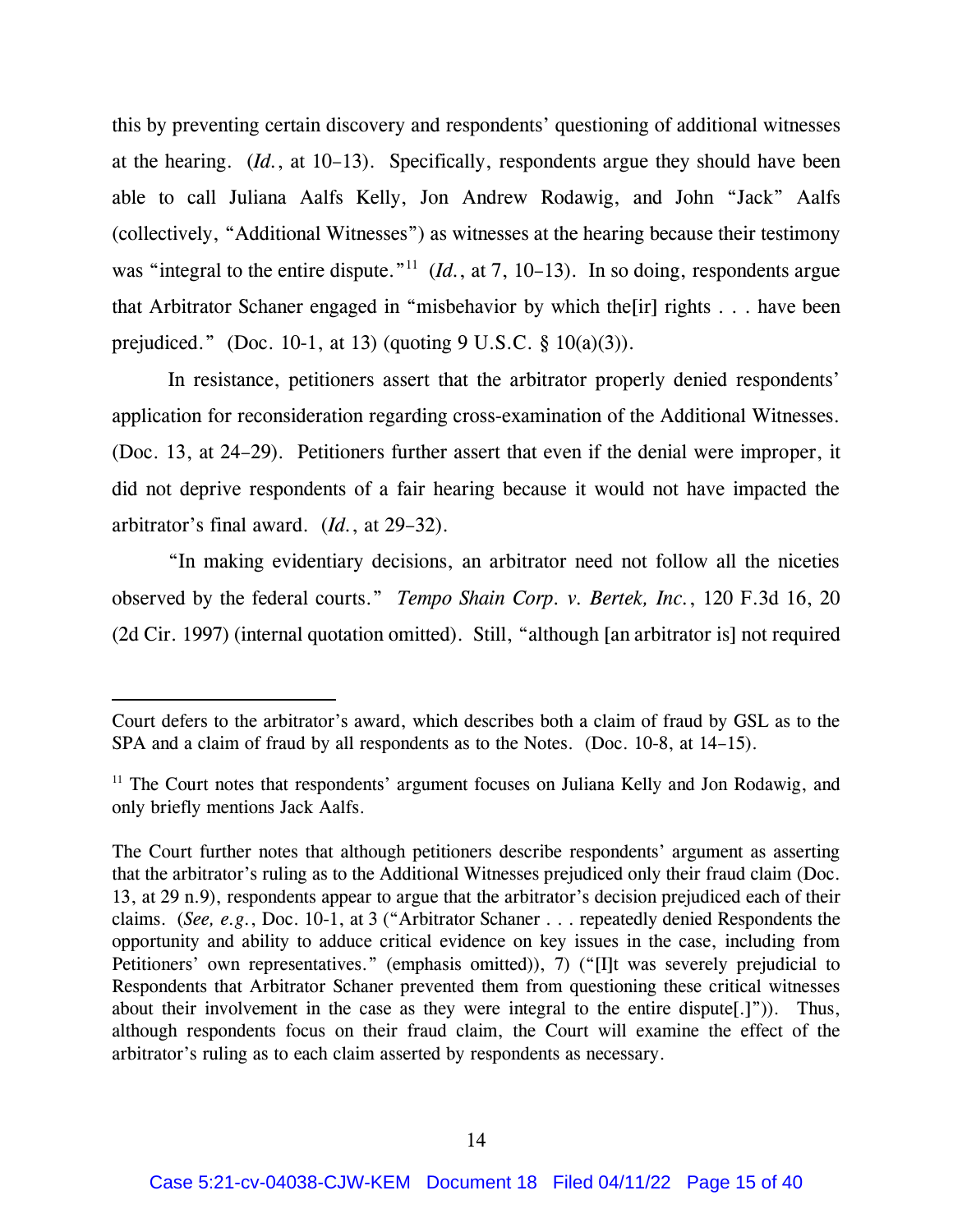to hear all the evidence proffered by a party, an arbitrator 'must give each of the parties to the dispute *an adequate opportunity* to present its evidence and argument.'" *Id.* (quoting *Hoteles Condado Beach*, 763 F.2d at 39) (emphasis added). As such, the party seeking vacatur must show that the arbitrator's alleged misconduct violated the fundamental fairness of the arbitral process. *See Tempo Shain*, 120 F.3d at 20 (citing *Teamsters, Loc. Union 657 v. Stanley Structures, Inc.*, 735 F.2d 903, 906 (5th Cir. 1984)); *see also Sherrock Bros., Inc. v. DaimlerChrysler Motors Co.*, 260 Fed. App'x 497, 501–02 (3d Cir. 2008). Courts have found that no such violation occurred when an arbitrator took evidence in form of deposition instead of live testimony, *Primrose Ret. Cmtys, L.L.C. v. Omni Constr. Co.*, 1:17-CV-01007-RAL, 2017 WL 4279653, at \*3–4 (D.S.D. Sept. 25, 2017) (citing arbitrator's refusal to let party "prolong the arbitration" in time-sensitive situation), or when an arbitrator denied the moving party's request to submit additional evidence rendered irrelevant by the arbitrator's decision. *See Marshall v. Green Giant Co.*, 942 F.2d 539, 550–51 (8th Cir. 1991) (concluding evidence about contract interpretation was irrelevant because the arbitrator decided the party was collaterally estopped from relitigating contract's meaning).

Here, respondents offered and the arbitrator took no alternate form of testimony from the Additional Witnesses,  $12$  and the evidence is relevant to respondents' fraud claim. Thus, the question at issue here is whether Arbitrator Schaner failed to give respondents an adequate opportunity to present relevant evidence material to their fraud claim, and thereby violated the fundamental fairness of the arbitral process, when ruling respondents could not cross-examine the Additional Witnesses.

Respondents argue that the arbitrator's decision robbed them of the chance to adequately present their fraud claim at trial. (Doc. 10-1, at 11–13). Respondents further

<sup>12</sup> Respondents could not depose the Additional Witnesses. (*See* Doc. 10-5, at 6 (Rule 3.23)).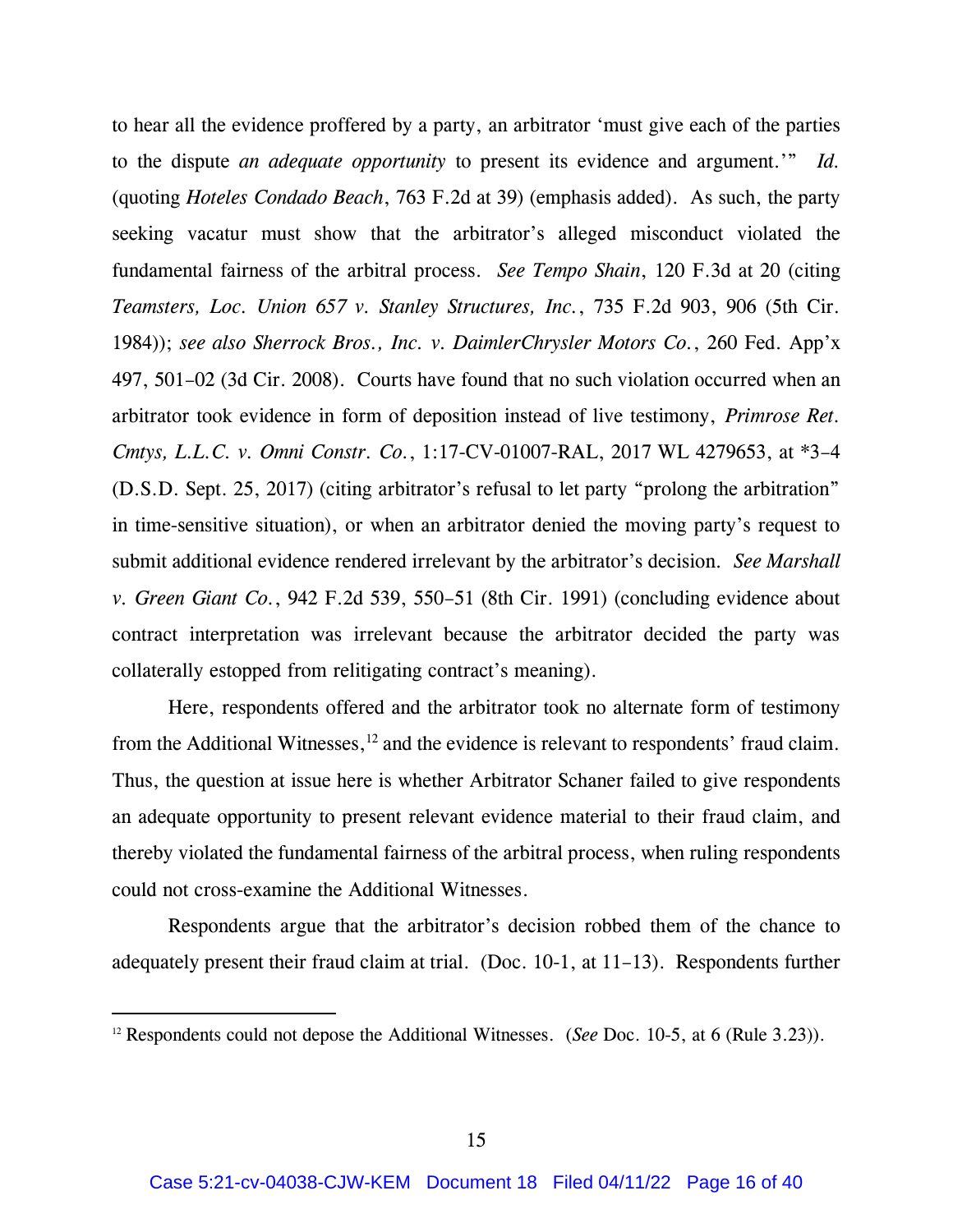argue that it would be unreasonable for them to assume that the rules on crossexamination were as black and white as they seemed because, as a practical matter, they could not call the Additional Witnesses as direct witnesses. (*Id.*).

Respondents' argument fails for the following reasons.

### *i. Consistent Rules and Guidance*

First, Arbitrator Schaner's rules and guidance consistently indicated that respondents could not cross-examine any witness not called by petitioners as a direct witness, save for a possible exception under Rule 5.7. Procedural Order No. 1, issued on July 20, 2020, clearly indicated that the only parties who could be cross-examined were witnesses that the opposing party called on direct examination, (Doc. 10-5, at 42– 42 (discussing Doc. 10-5, at 6–9)), and he found respondents arguments to the contrary unavailing. *. On February 3, 2021,<sup>13</sup> respondents submitted a list of* witnesses for cross-examination, including several not listed as petitioners' direct witnesses. (Doc. 10-5, at 42–43). Petitioners questioned respondents' ability to do this, and sought confirmation from the arbitrator on February 5, 2021. (*Id.*). On the same day, the arbitrator confirmed that respondents could not cross-examine witnesses not listed among petitioners' direct witnesses. (*Id.*, at 43).

On February 5, 2021, the Arbitrator further observed that respondents had not sought an exception under Rule 5.7. (*Id.*). Rule 5.7 states:

If a Party wishes to present evidence from a person who will not appear voluntarily at its request, the Party may ask the Tribunal to take whatever steps are legally available to obtain the testimony of that person or seek leave from the Tribunal to take such steps itself. In the case of a request to the Tribunal the Party shall identify the intended witness, shall describe the subjects on which the witness's testimony is sought and shall state why

<sup>&</sup>lt;sup>13</sup> The Court notes this date reflects an extension approved by Arbitrator Schaner and agreed to by the parties. (Doc. 13-9).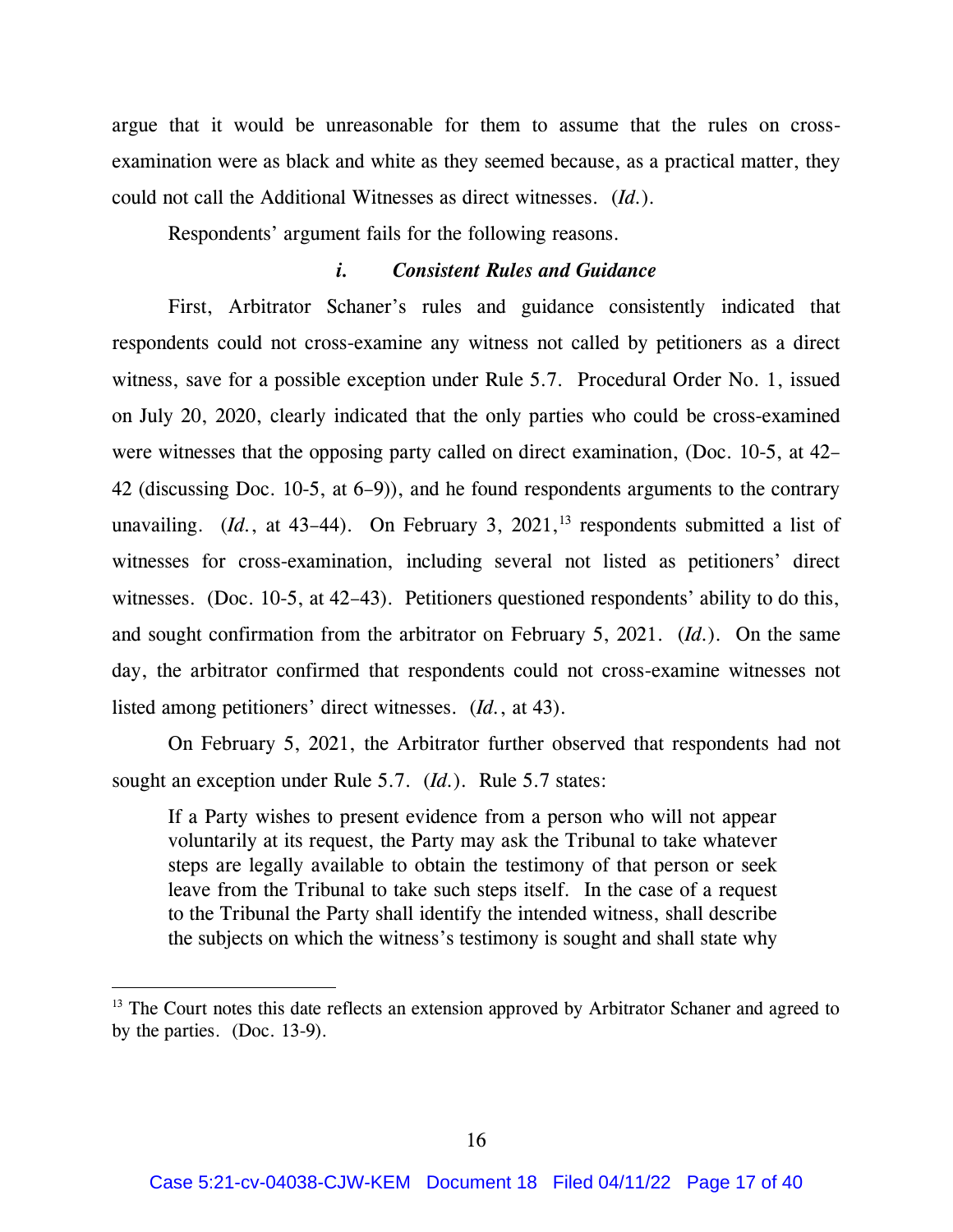such subjects are relevant to the case and material to its outcome. The Tribunal shall decide on this request and shall take, authorize the requesting Party to take or order any other Party to take, such steps as the Tribunal considers appropriate if, in its discretion, it determines that the testimony of that witness would be relevant to the case and material to its outcome.

### (Doc. 10-5, at 8).

The Court notes that the phrasing "a person who will not appear voluntarily at [a party's] request" is somewhat unclear, in light of the circumstances here. It is perhaps understandable that respondents did not immediately associate this with the Additional Witnesses, given that they may not have naturally considered these witnesses as people who would appear at respondents' request "voluntarily." But, viewing the rules as a whole, respondents should have known that they could not simply list witnesses not called as direct witnesses by petitioners as witnesses for cross-examination.<sup>14</sup> Respondents' assertions about the impracticality and impropriety of contacting the Additional Witnesses (Doc. 10-5, at 12–13) further demonstrates that respondents had notice that they needed to pursue Rule 5.7's exception. Further, as stated in the Procedural Timetable appended to Procedural Order 1, parties were required to make initial disclosure of their fact witnesses by September 1, 2020. (Doc. 10-5, at 13). Parties were required to identify the witnesses they wished to cross-examine at the hearing on February 3, 2021. (Docs.

<sup>&</sup>lt;sup>14</sup> Respondents' argument that Rule 5.11 is "in seemingly direct conflict" with Arbitrator Schaner's limitation on cross-examination is unavailing. As the arbitrator noted in Procedural Order No. 11 (Doc. 10-5, at 44), this rule sets the scope of cross-examination—not the witnesses available for cross-examination. (*See* Doc. 10-5, at 9). Rule 5.11 states that "[c]rossexamination of a witness may relate to any matter relevant to the proceedings and is not limited to matters addressed in the witness's own witness statement." (*Id.*). But the rules provide that direct testimony be made in the form of witness statements. (*Id.*, at 8 (Rule 5.1)). Thus, Rule 5.11's clarification indicates that though only direct witnesses can be cross-examined, they can be cross-examined on matters outside of their direct testimony.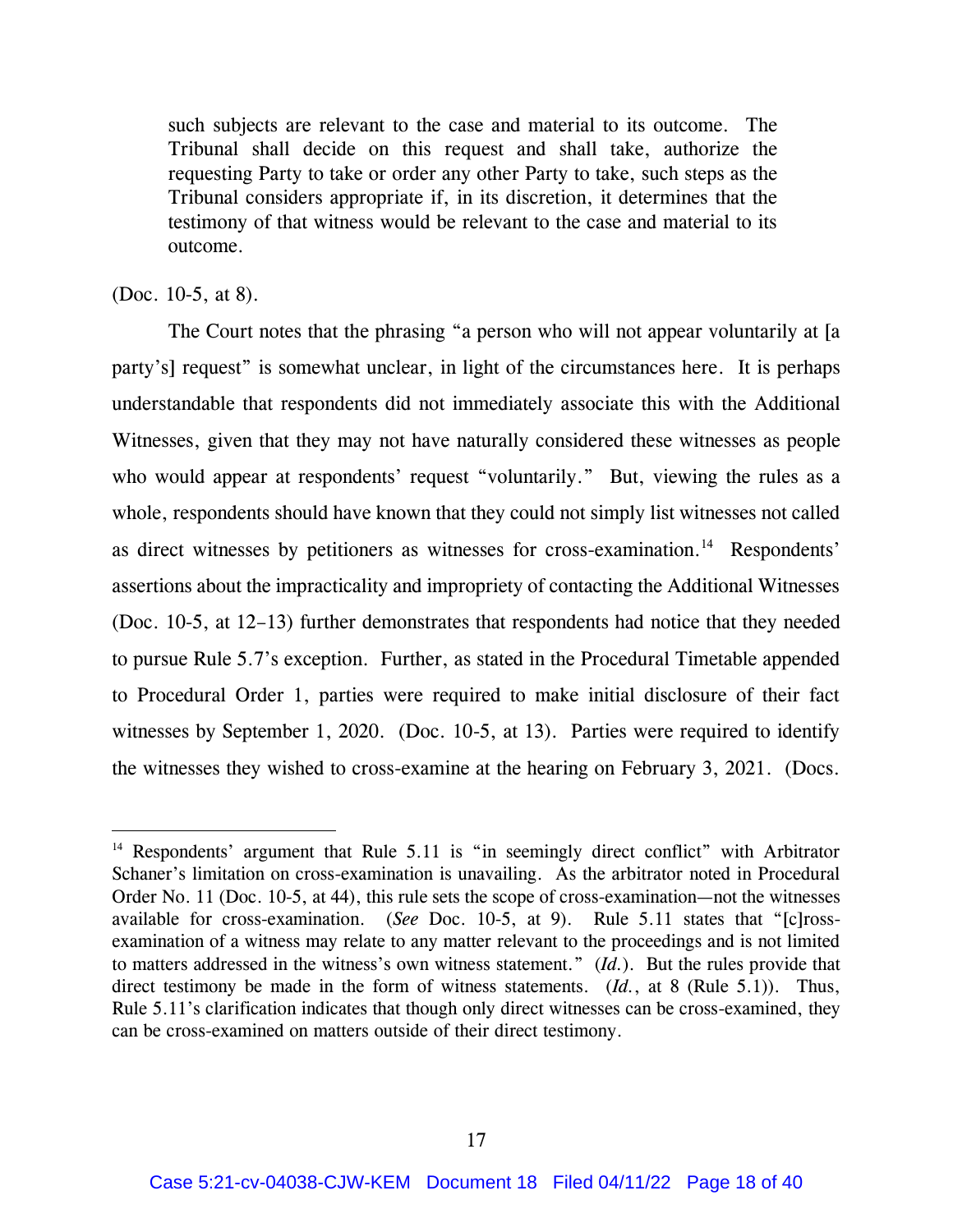10-5, at 14; 13-9). Thus, respondents had ample notice that petitioners would not call the Additional Witnesses as direct witnesses and should have sought an exception from the arbitrator, given respondents' claim that the Additional Witnesses' testimony was material to their case.

Regardless, on February 5, 2021, upon petitioners' request for clarification, Arbitrator Schaner provided guidance indicating to respondents that the exception under Rule 5.7 could apply. (Doc. 10-5, at 43; 13-11). Nevertheless, respondents submitted their proposed order of cross-examination, including the Additional Witnesses. (Doc. 13-12, at 1–2). Arbitrator Schaner quickly provided additional guidance on the rules, in effect clarifying again that the Additional Witnesses could not be cross-examined at the hearing. (Doc. 13-12).

Thus, Arbitrator Schaner's rules and guidance consistently informed respondents of the limitations on cross-examination.

### *ii. Respondents Failed to Support an Exception*

Second, despite respondents' delay in applying for an exception, Arbitrator Schaner still considered their argument on the merits and denied it.

On February 7, 2021, respondents submitted an application requesting that the arbitrator reconsider his ruling on cross-examination of the Additional Witnesses.<sup>15</sup> (Docs. 13-14; 10-5, at 42). Respondents also argued that Rule 5.7 applied.<sup>16</sup> (Docs. 13-14 (describing arbitrator's exclusion of the evidence as severely prejudicial because

<sup>&</sup>lt;sup>15</sup> Respondents do not include their application in the appendix to their motion to vacate. Petitioners, however, include it in the appendix to their response. (Doc. 13-14).

<sup>16</sup> Arbitrator Schaner read respondents' application to argue that Rule 5.7 applies. (*See* Doc. 10- 5, at 44). Respondents do not directly make this argument in their application, but their arguments align with the purpose and text of Rule 5.7. (*See* Docs. 13-14; 10-5, at 8). For these reasons, the Court construes respondents' application broadly to include an argument that Rule 5.7 applies.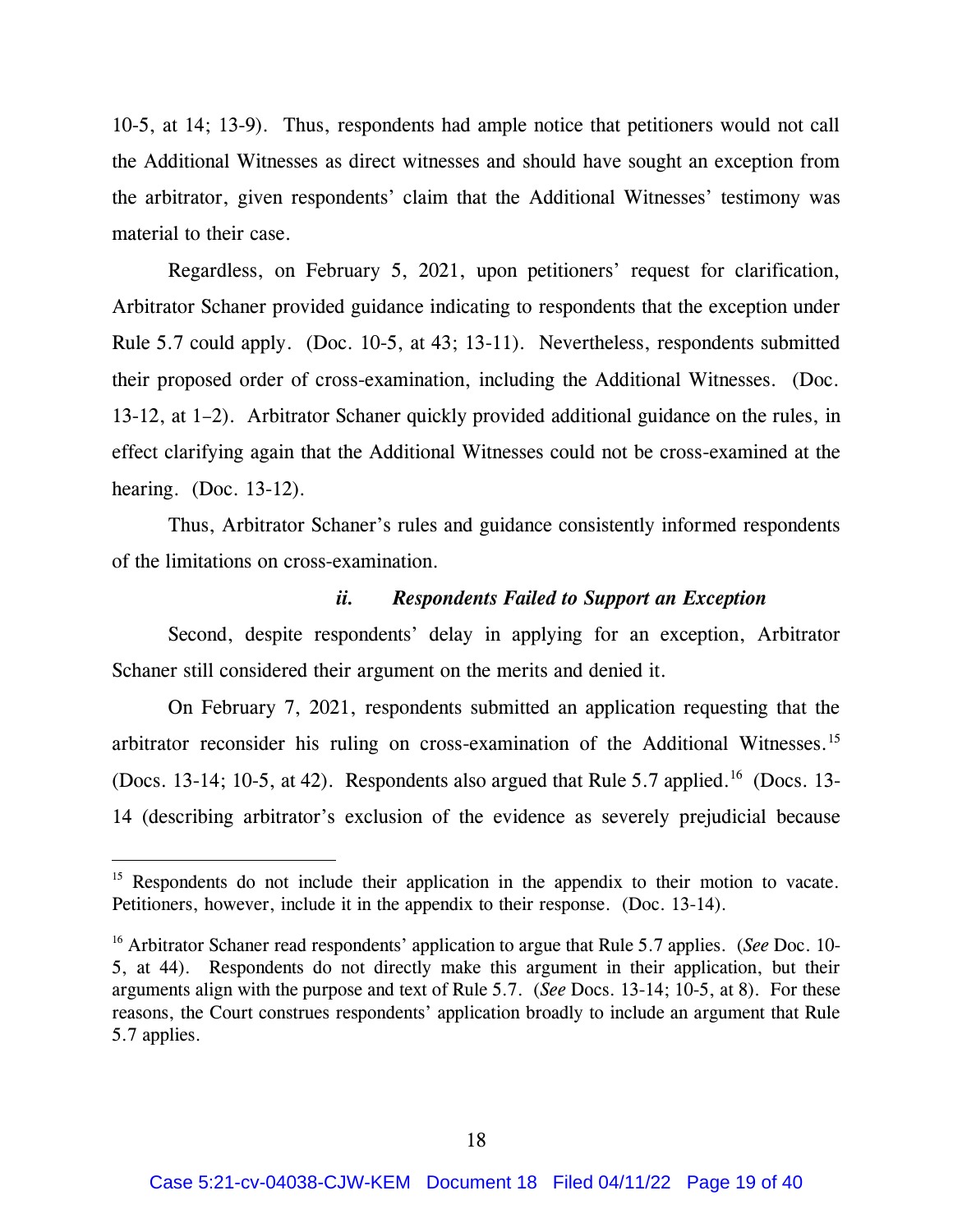testimony of the Additional Witnesses would be material to the arbitration's outcome); 10-5, at 8 (Rule 5.7 providing that the arbitrator may authorize admission of evidence not provided for in other rules if it is "relevant to the case and material to the outcome")).

On February 13, 2021, Arbitrator Schaner issued Procedural Order No. 11 in response to petitioners' application and rejected respondents' argument for the Rule 5.7 exception because he found respondents did not show that the evidence in question was material. (Doc. 10-5, at 44–46). The arbitrator found respondents showed, at best, that the Additional Witnesses "*might* possess pertinent information" about the SPA's representations and warranties because they signed the SPA.<sup>17</sup> (*Id.*, at 45) (emphasis in original). Although the arbitrator did not allow respondents to cross-examine the Additional Witnesses, he did consider their application and ruled on the merits of their argument. Thus, not only did respondents have an adequate opportunity to obtain testimony of the Additional Witnesses through the rules outlined in Procedural Order No. 11, but Arbitrator Schaner afforded respondents further opportunity to argue as to the utility of such testimony only a few weeks before the hearing and chose not to deny the application on procedural grounds when he could have.

Upon review of Arbitrator Schaner's response to respondents' confusion and their subsequent application, and Procedural Order No. 11's reasoning and conclusion, the Court cannot conclude that the arbitrator deprived respondents of the fundamental fairness of the arbitral process, *Tempo Shain*, 120 F.3d at 20, such that he prejudiced the respondents' rights. *Hoteles Condado Beach*, 763 F.2d at 40. Instead, the record supports that Arbitrator Schaner denied respondents' application on the merits based on their arguments, when he could have denied on procedural grounds, based on rules

<sup>17</sup> The record indicates that Juliana Kelly and Jon Rodawig signed the SPA. (*See* Docs. 10-3, at 43; 10-7, at 38–39). It does not indicate that Jack Aalfs signed the SPA. (*See* Doc. 10-5, at 46).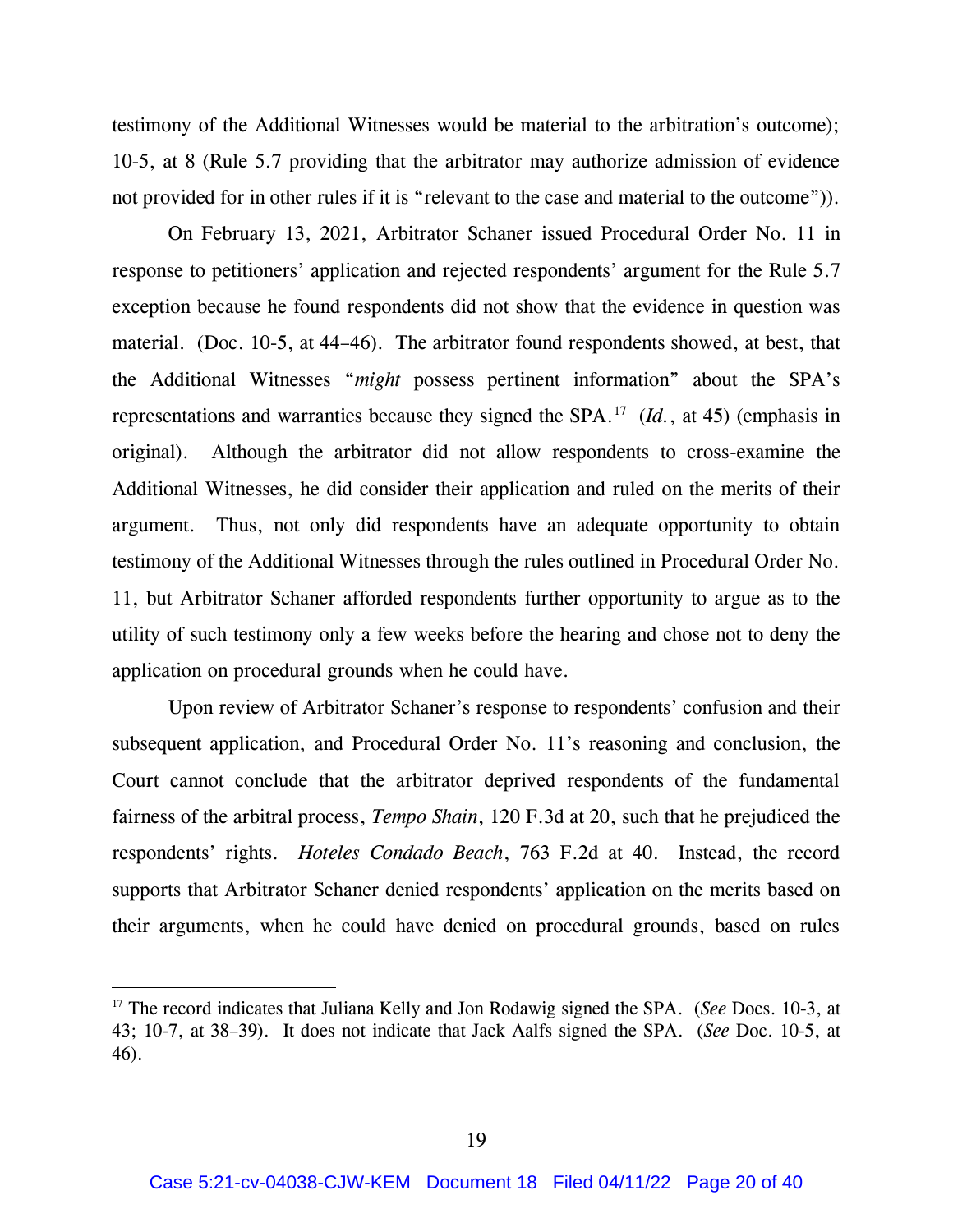provided to respondents at the arbitration's onset. It would have been easier for the arbitrator to deny respondents' application on procedural grounds, but he chose to accommodate further argument. This accommodation undercuts respondents' claim that the arbitrator was partial against them. Also, even if Arbitrator Schaner's rules were unorthodox, respondents were on notice of their contents. Further, respondents had the opportunity to explain the utility of the Additional Witness testimony in their application to qualify for an exception under Rule 5.7 and failed to meet that burden.

Finally, the Court notes that although respondents argue their inability to crossexamine the Additional Witnesses was prejudicial because they possessed information about the SPA's warranties and representations, (Doc. 10-1, at 11), respondents elected not to cross-examine all of petitioners' direct witnesses who could testify to details of the SPA's warranties and representations, based on knowledge of Aalfs' inner workings. (*See* Doc. 10-8, at 23–25, 28, 56–59). The Additional Witnesses whose testimony was allegedly critical to respondents' case appear to have been less involved with the details of the transaction—and thus have more limited testimony on that matter—than many of petitioners' direct witnesses who respondents declined to cross examine. The Court thus has serious misgivings about how critical the potential testimony of the Additional Witnesses actually was.

In their reply to petitioners' resistance, respondents argue that because knowledge and intent to deceive are the key elements of fraud, they should have been allowed to cross-examine Juliana Kelly and Jon Rodawig, the Additional Witnesses who signed the SPA. (Doc. 16, at 2-3).

Although the arbitrator's ruling prevented respondents from cross-examining Juliana Kelly and Jon Rodawig, they could still—and did—cross-examine other people, including another signatory, who appear from the record to have greater knowledge of the company's inner workings. Indeed, respondents cross-examined James Alex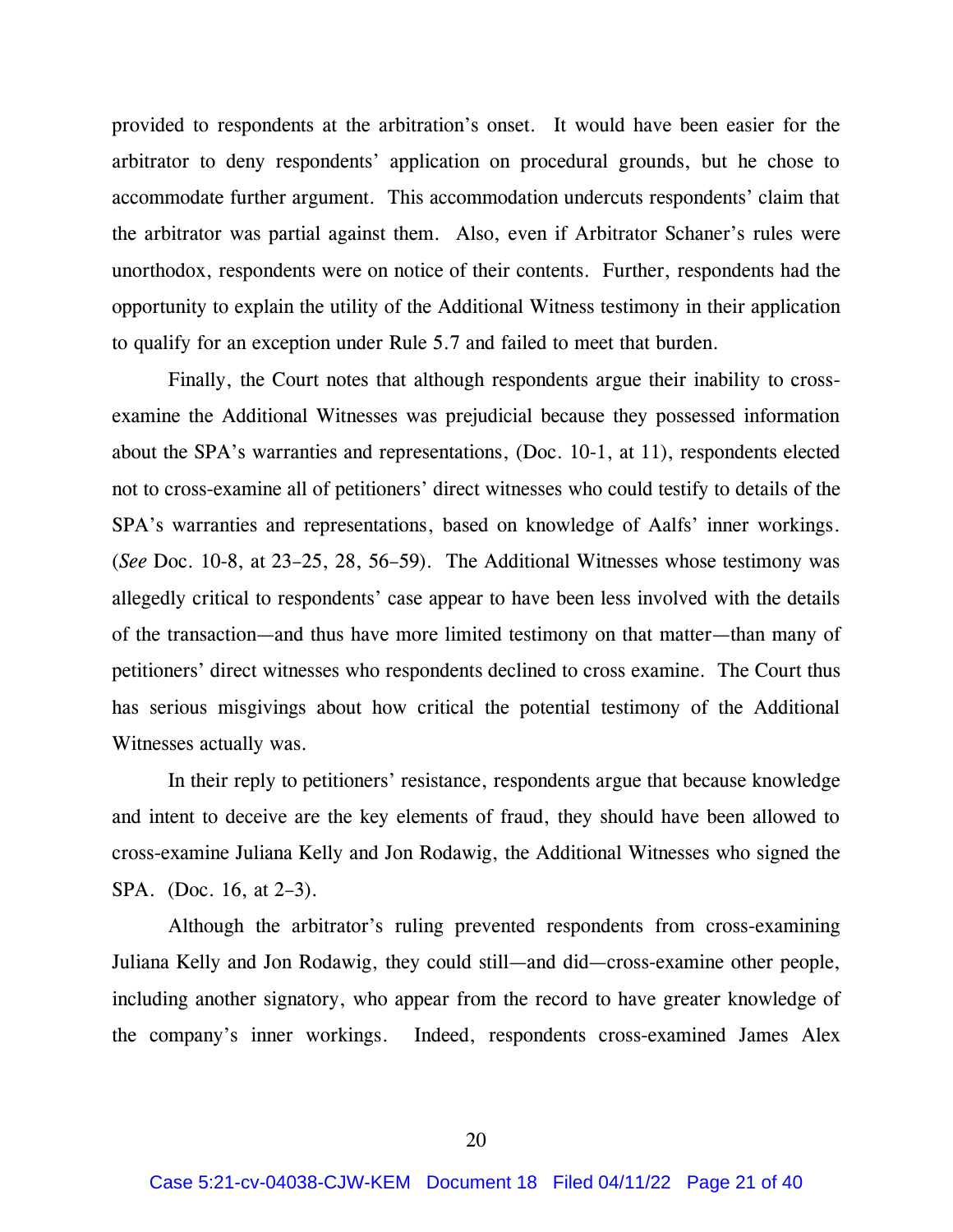Rodawig ("Alex Rodawig") and Kevin Kelly at length. (Doc. 13-15). Alex Rodawig was a co-managing partner of Aalfs who was involved in the day-to-day business of Aalfs and directly negotiated the sale and its terms. (Docs. 13, at 8; 13-6). He also signed the SPA for the Rodawig Family Limited Partnership ("RFLP"), W. Eric Rodawig Trust, and James Alex Rodawig Trust. (Docs. 10-3, at 43). Although respondents characterize Kevin Kelly as merely "an in-law," (Doc. 10-1, at 13), presumably a reference to Kevin Kelly's marriage to Juliana Aalfs Kelly, he was also a co-managing partner of Aalfs who was involved in the day-to-day business of Aalfs and directly negotiated the sale and its terms. (Docs. 13, at 8; 13-7).

Thus, again, even if the arbitrator's ruling that respondents could not crossexamine the Additional Witnesses prevented respondents from presenting some evidence, the Court cannot find that the ruling rendered respondents' opportunity to present evidence of knowledge and intent inadequate. Instead, the arbitrator allowed an adequate opportunity for each party to present evidence on each issue as required—a standard respondents' own brief acknowledges. (Doc. 16, at 3–4) (citing *Teamsters, Chauffeurs, Warehousemen and Helpers, Loc. Union No. 506 v. E.D. Clapp Corp.*, 551 F. Supp. 570, 578 (N.D.N.Y. 1982) (finding that "[plaintiff] still should have been given a chance to present its case on *both* the arbitrability and merits issues"); *Kolel Beth Yechiel Mechil of Tartikov, Inc. v. YLL Irrevocable Trust*, 729 F.3d 99, 107 (2nd Cir. 2013) (noting that "[a]rbitration proceedings require merely an expeditious and summary hearing, with only restricted inquiry into factual issues, "[a]rbitrators have substantial discretion to admit or exclude evidence," and finding no misconduct when "the [Arbitration] Panel listed the evidentiary bases for its decision, briefly but sufficiently" despite "deciding to hear only one witness").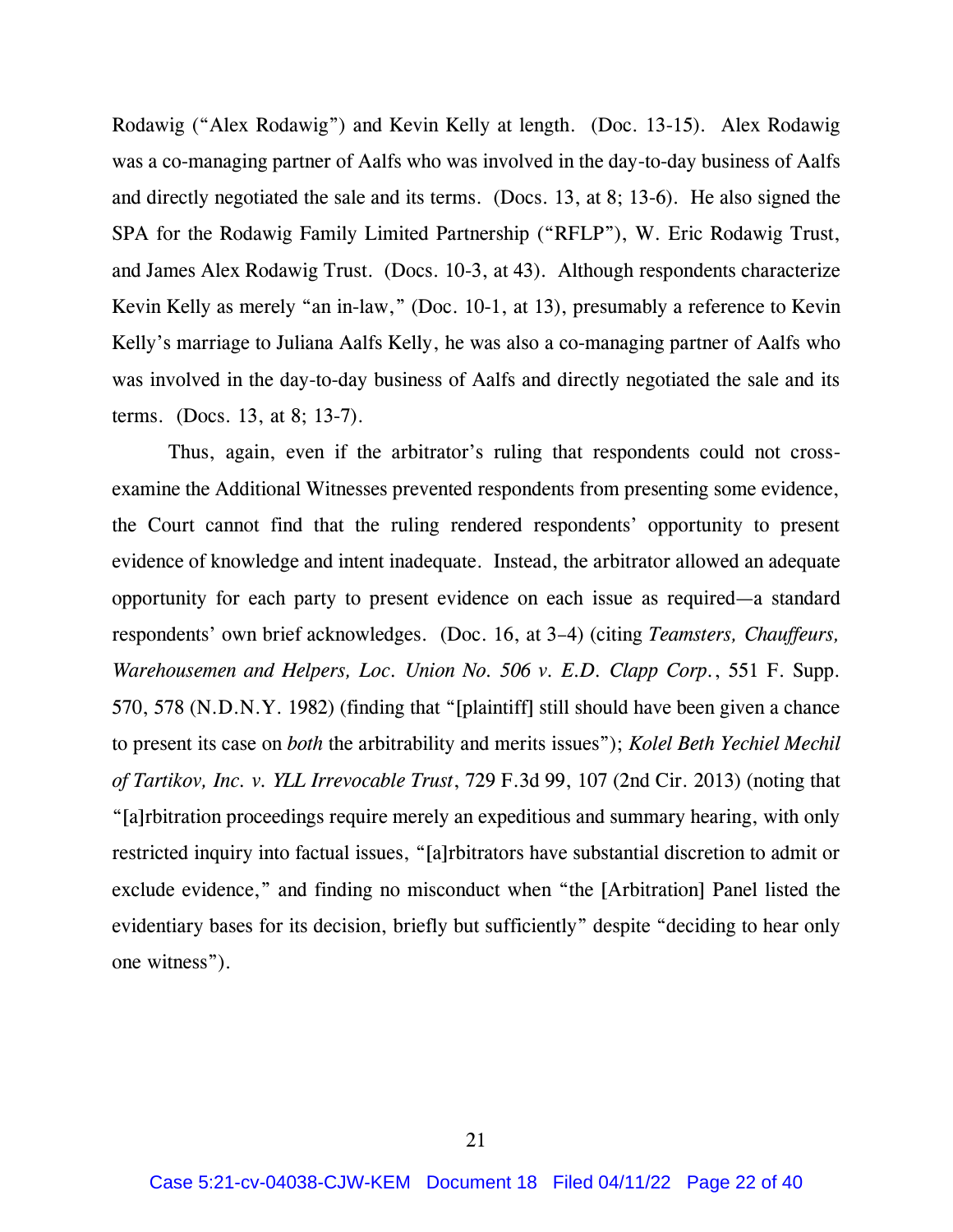#### *iii. Ruling Did Not Influence the Arbitration's Outcome*

Finally, even if the Court were to find that the arbitrator did not give respondents an adequate opportunity to show knowledge and intent in their fraud claim, the Court would nevertheless decline to vacate the award. As discussed in Arbitrator Schaner's final award, testimony from the Additional Witnesses could not cure the defects that foreclosed respondents' fraud claim. (Doc. 10-8, at 34–62). Misconduct is not properly found when the arbitrator's conduct would not influence the outcome of the arbitration. *See Delta Mine*, 280 F.3d at 822; *M & A Elec.*, 977 F.2d at 1238. Here, the Court cannot find misconduct based on the arbitrator's denial of respondents' examination of the Additional Witnesses at the hearing because, following the arbitrator's reasoning, the final award would be the same whether the Additional Witnesses testified or not. This is true for each of respondents' claims.

Arbitrator Schaner ultimately found, among other deficiencies in respondents' assertion of fraud,<sup>18</sup> that respondents had notice of the inaccuracy of each of the claims of misrepresentation and thus could not establish justifiable reliance. (Doc. 10-8, at 34– 62). Testimony from the Additional Witnesses could not cure this defect.

The only fraud claim in which the arbitrator's ruling did not hinge on justifiable reliance was respondents' claim that the Shareholders misrepresented their inventory in their financial statements. (Doc. 10-8, at 55–61). The inventory had been audited annually for decades, however, and the arbitrator concluded that testimony on the reliability and accuracy of Aalfs' inventory valuation process was credible. (*Id.)*.

 $18$  Indeed, in examining certain theories within respondents' fraud claim, including fraud based on RLOC, Arbitrator Schaner found that respondents were bootstrapping breach-of-contract claims impermissibly and not actually claiming fraud at all. (Doc. 10-8, at 33–34). Nevertheless, he proceeded to examine each theory on its merits. (*Id.*, at 34–62 ("Even without applying the Delaware rule against bootstrapping, the results in this Arbitration would be the same, for reasons that are set out below [in the merits discussion].")).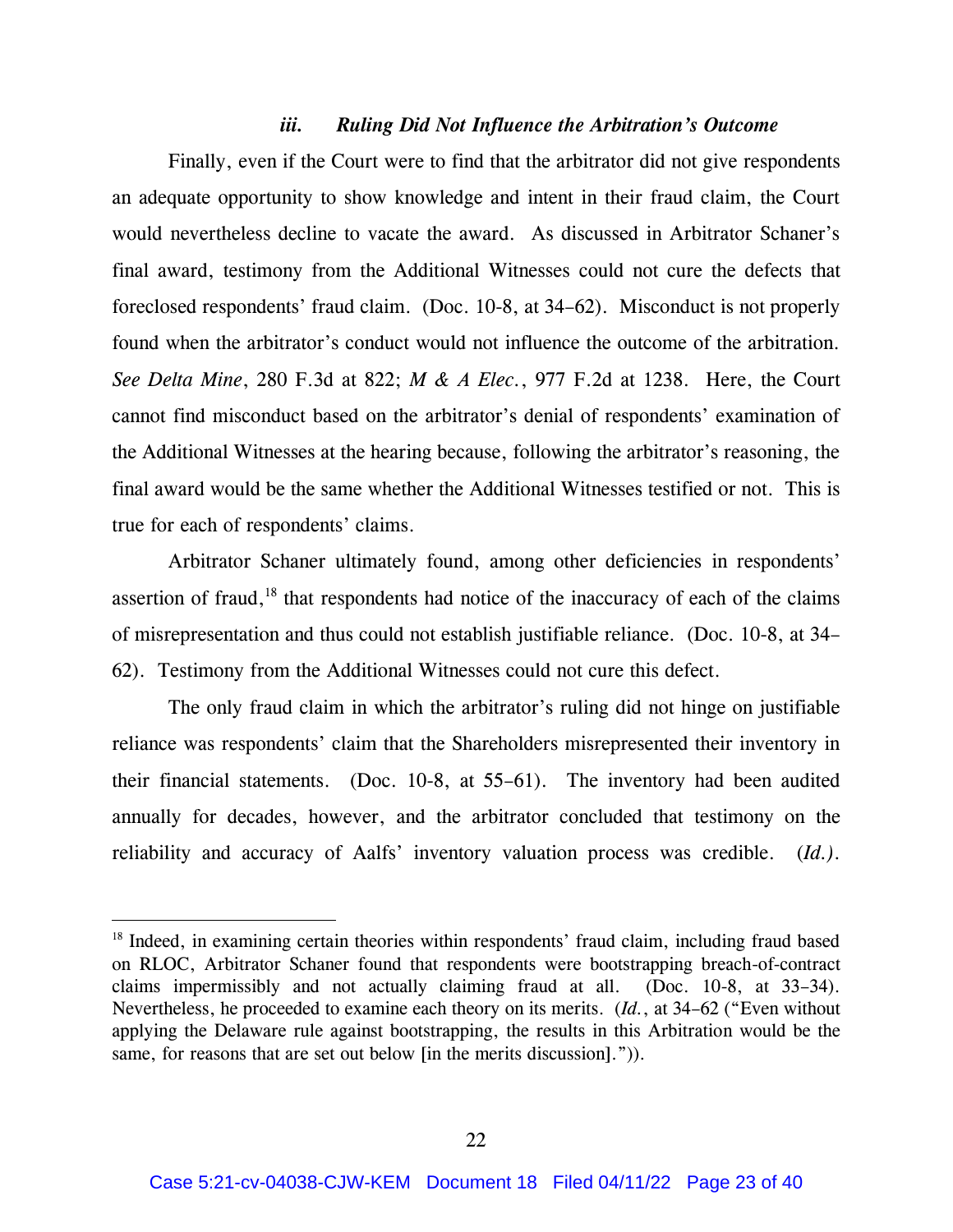Further, the arbitrator found testimony from respondents' witnesses—neither of whom were a CPA or auditor—was "unduly speculative" and unreconcilable with the testimony he found credible. (*Id.*, at 61). The Court cannot conceive that testimony from the Additional Witnesses, who do not appear to have been involved in Aalfs' inventory practices, could be more persuasive than testimony offered by petitioners' witnesses, who included Aalfs' auditors, former CFO, and co-managing partners Kevin Kelly and Alex Rodawig. Thus, the testimony for the Additional Witnesses could not cure this defect in respondents' fraud claim, either.

In concluding that respondents failed to show breach of contract, Arbitrator Schaner found respondents' indemnification claims were barred for failure to comply with the SPA's procedural provisions. (Doc. 10-8, at 66, 70, 75). Additionally, Arbitrator Schaner assessed the merits of respondents' indemnification claims for the Target chargebacks and the Mexican work stoppages in Mexico and found that petitioners could not have breached the SPA because the circumstances underlying the purported breaches had not yet occurred when the SPA was signed. (Doc. 10-8, at 66–67, 71–74). Arbitrator Schaner also found that respondents' indemnification claim for the Carlson wage claim could not have breached the SPA because, as respondents admitted, there was no agreement between Aalfs and Carlson such that respondents were required to pay his claim. (Doc. 10-8, at 75). Finally, Arbitrator Schaner found that two breach-ofcontract claims were not barred, but nevertheless failed on the merits. First, the arbitrator found that respondents failed to introduce evidence supporting that Aalfs' financial statements were sufficiently deficient to support a breach. (Doc. 10-8, at 68–69). He then found that respondents failed to show that the use of RLOC funds beyond trade accounts payable and fixed asset purchases breached the contract because respondents knew the RLOC was used for other purposes. Further, respondents failed to show the RLOC balance at closing was not attributable to trade accounts payable and fixed asset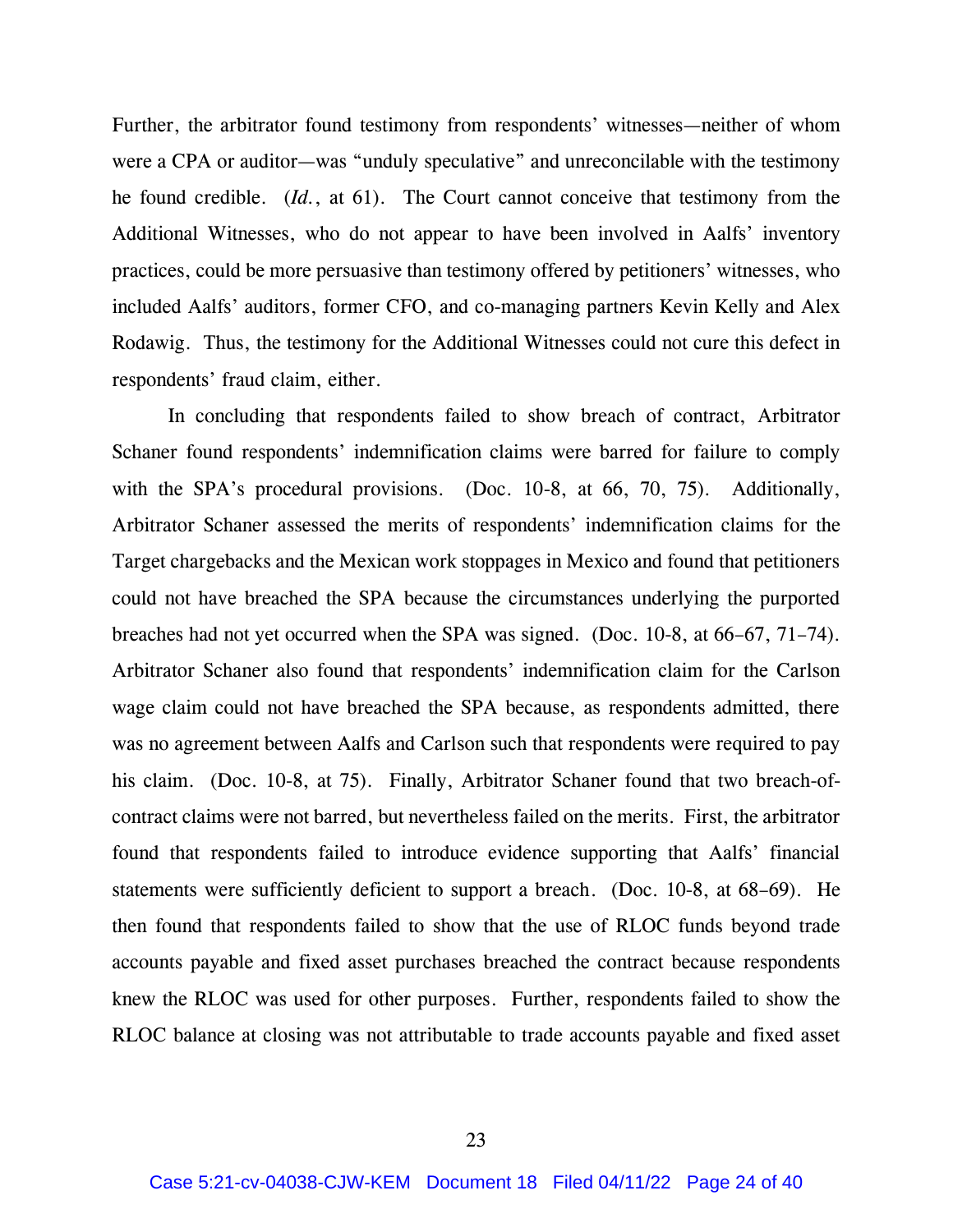purchases. (Doc. 10-8, at 75–76). Testimony from the Additional Witnesses could not cure any of these defects.

Arbitrator Schaner also found that respondents' claim for equitable recission was barred by the ICC Rules because the arbitration's "Terms of Reference make no mention of a claim for equitable recission" and Article 23(4) of the ICC Rules limits the parties to the claims stated in the Terms of Reference. (Doc. 1-8, at 77). Further, respondents did not request leave to add a claim. (*Id.*). Nevertheless, Arbitrator Schaner found respondents' claim would fail on the merits because it failed to show justifiable reliance, as stated in the arbitrator's ruling on respondents' fraud claim. (*Id.*, at 77–78). Testimony from the Additional Witnesses could not cure these defects.

Finally, in concluding that respondents failed to show unjust enrichment, Arbitrator Schaner found that the claim could not apply because he made no finding that the SPA should be rescinded or was somehow unenforceable. (Doc. 10-8, at 78). Thus, the claim failed as a matter of law. (*Id.*). Testimony from the Additional Witnesses could not cure this defect.

Thus, the Court also cannot find that Arbitrator Schaner engaged in misconduct because misconduct is not properly found when, as here, the arbitrator excludes some relevant and material evidence, and could reasonably base his award on other information in the record or presented at the hearing. *See Chiarella v. Viscount Industries Co., Ltd.*, No. 92 Civ. 9310(RPP), 1993 WL 497967, at\*5 (citing *Fine v. Bear Stearns & Co., Inc.*, 765 F. Supp. 824, 829 (S.D.N.Y. 1991)); *Newark Stereotypers' Union No. 18 v. Newark Morning Ledger Co.*, 397 F.2d 594, 599 (3d. Cir. 1968) (citing *Great Am. Ins. Co. v. Horab*, 309 F.2d 262 (8th Cir. 1962)). Accordingly, the arbitrator's refusal to allow respondents to cross-examine the Additional Witnesses did not deprive respondents of a fair hearing or an adequate opportunity to present its evidence and argument. *See*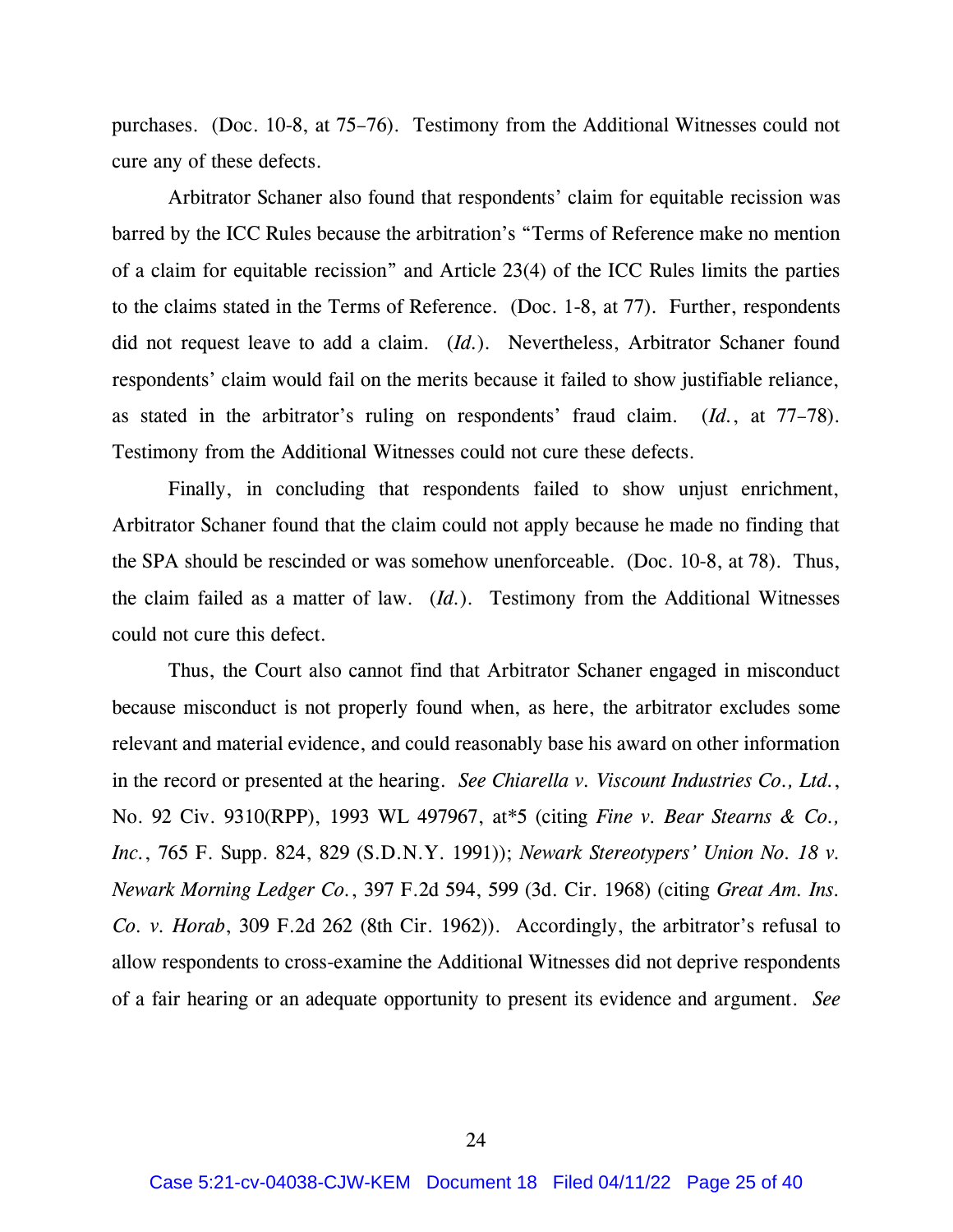*Ploetz*, 894 F.3d at 900; *Tempo Shain*, 120 F.3d at 20 (quoting *Hoteles Condado Beach*, 763 F.2d at 39); 9 U.S.C. § 10(a)(3).

In sum, the Court finds that respondents fail to show that Arbitrator Schaner engaged in misconduct based on his refusal to permit respondents to cross-examine the Additional Witnesses at the hearing.

### *b. Attorney-Client Privilege Ruling*

Respondents argue that the arbitrator's ruling about what evidence is covered by petitioners' attorney-client privilege prevented respondents' discovery of evidence critical to its fraud case.<sup>19</sup> (Doc. 10-1, at 13–15). Respondents argue that the arbitrator's attorney-client privilege ruling in response to their motion to compel allowed petitioners to plead ignorance to due diligence associated with the SPA and its representations and warranties, using the privilege as both a sword and a shield. (*Id.*, at 15). Again citing 9 U.S.C. § 10(a)(3), respondents argue that Arbitrator Schaner engaged in "misbehavior by which the[ir] rights have been prejudiced." (*Id.*). In resistance, petitioners assert that the arbitrator's denial of respondents' application to compel is not subject to review because the determination of attorney-client privilege is a legal determination, not a refusal to hear relevant and material evidence under Section 10(a)(3). (Doc. 13, at 32– 33). Respondents counter that the arbitrator's evidentiary ruling on attorney-client privilege is subject to review, even though it is an error of law, because it denied them

<sup>&</sup>lt;sup>19</sup> The Court notes that unlike respondents' Additional Witnesses argument, respondents assert that the arbitrator's attorney-client privilege "denied Respondents the opportunity to fully and fairly present their fraud case" only. (Doc. 10-1, at 3). Respondents later say, however, that "[w]ithout [the communications the arbitrator found privileged], Arbitrator Schaner did not have a full picture of Petitioners' scheme before him and therefore was unable to reach a fair decision on Respondents' claims against Petitioners relating to the SPA." (*Id.*, at 15). Nevertheless, respondents appear to be referencing their fraud claims here. If, however, respondents intended to take issue with the effect of Arbitrator Schaner's decision on all claims asserted, for reasons already described, the Court's conclusion would not change.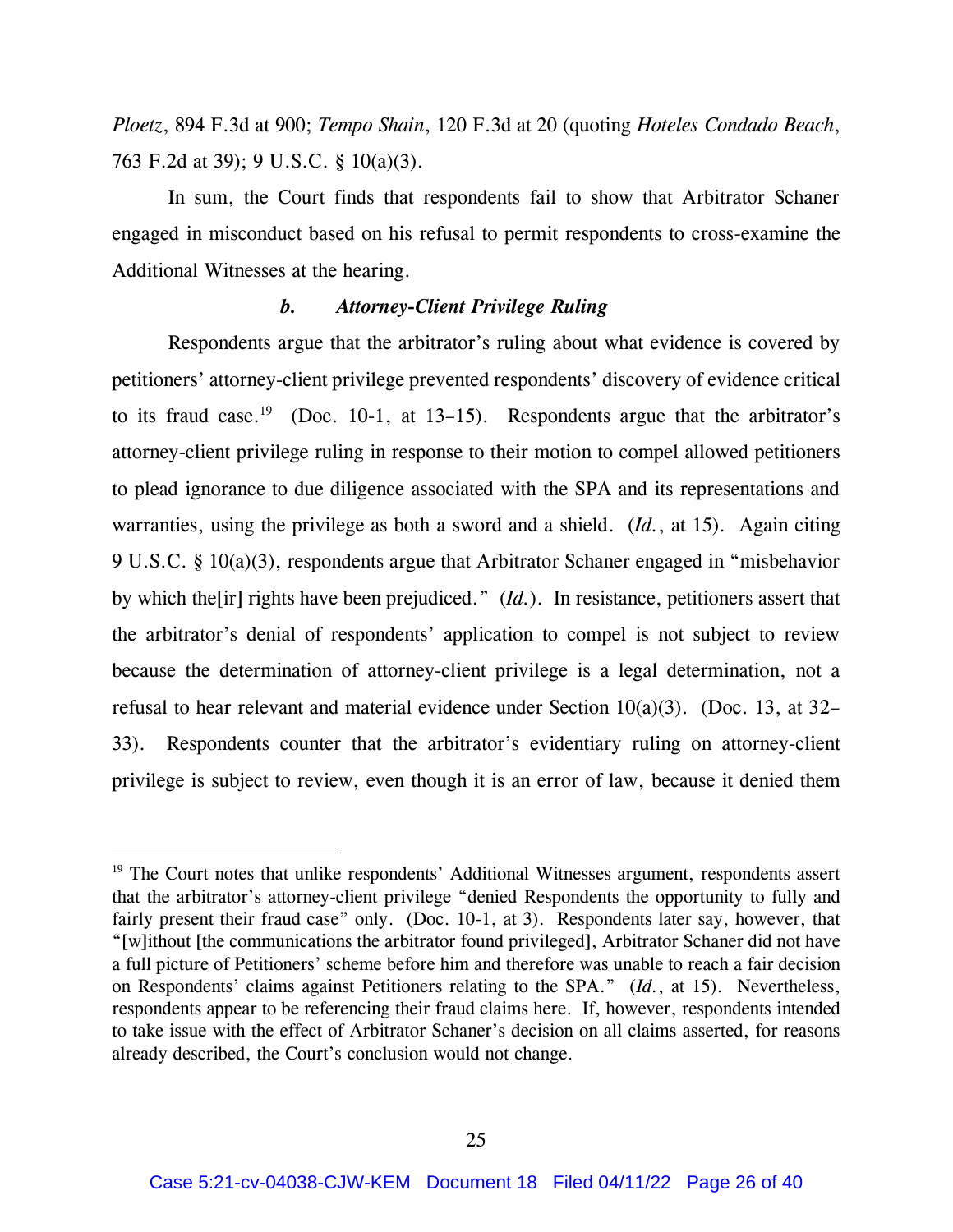of a full and fair arbitration hearing. (Doc. 16, at 4 (citing *MPJ v. Aero Sky, L.L.C.*, 673 F. Supp. 2d 475, 498 n.111 (W.D. Tex. 2009)).

Here, Arbitrator Schaner's ruling on attorney-client privilege was a legal determination. Respondents argue that Arbitrator Schaner incorrectly concluded that the attorney-client privilege under Iowa law prevented respondents from accessing critical evidence. (Doc. 10-1, at 15). Although respondents present argument in support of vacatur based on the arbitrator's alleged misconduct, that alleged misconduct is rooted in the arbitrator's application of Iowa law. Arbitrator Schaner reasoned that the materials respondents sought to compel were protected under Iowa law because (1) the law firm whose materials respondents sought to compel represented the Aalfs shareholders in the SPA transaction, in part because it was the shareholder petitioners, not the Aalfs company, that were parties to the SPA; (2) no joint-client exception applied; and (3) the record did not support subject-matter waiver based on email communications. (*See* Doc. 10-5, at 30–37 (Procedural Order No. 8)). Had Arbitrator Schaner not found that the attorney-client privilege barred admission of the evidence and no exception applied, respondents would have had access to the evidence they now argue was prejudicial not to have. In *Misco*, the Supreme Court stated that trial courts cannot "hear claims of factual or legal error by an arbitrator as an appellate court does in reviewing decisions of lower courts." 484 U.S. at 38. Thus, the Court cannot review Arbitrator Schaner's legal determination as to attorney-client privilege in response to respondents' motion to compel as grounds for misconduct.

Respondents' argument that, despite this precedent, Arbitrator Schaner's error of law is reviewable here because it deprived them of a full and fair arbitration hearing is unavailing. In support, respondents rely on a footnote in *MPJ v. Aero Sky*, a Western District of Texas case in which the court found the moving party failed to "demonstrate[] that [the] evidentiary and other rulings were fundamental errors that deprived it of a fair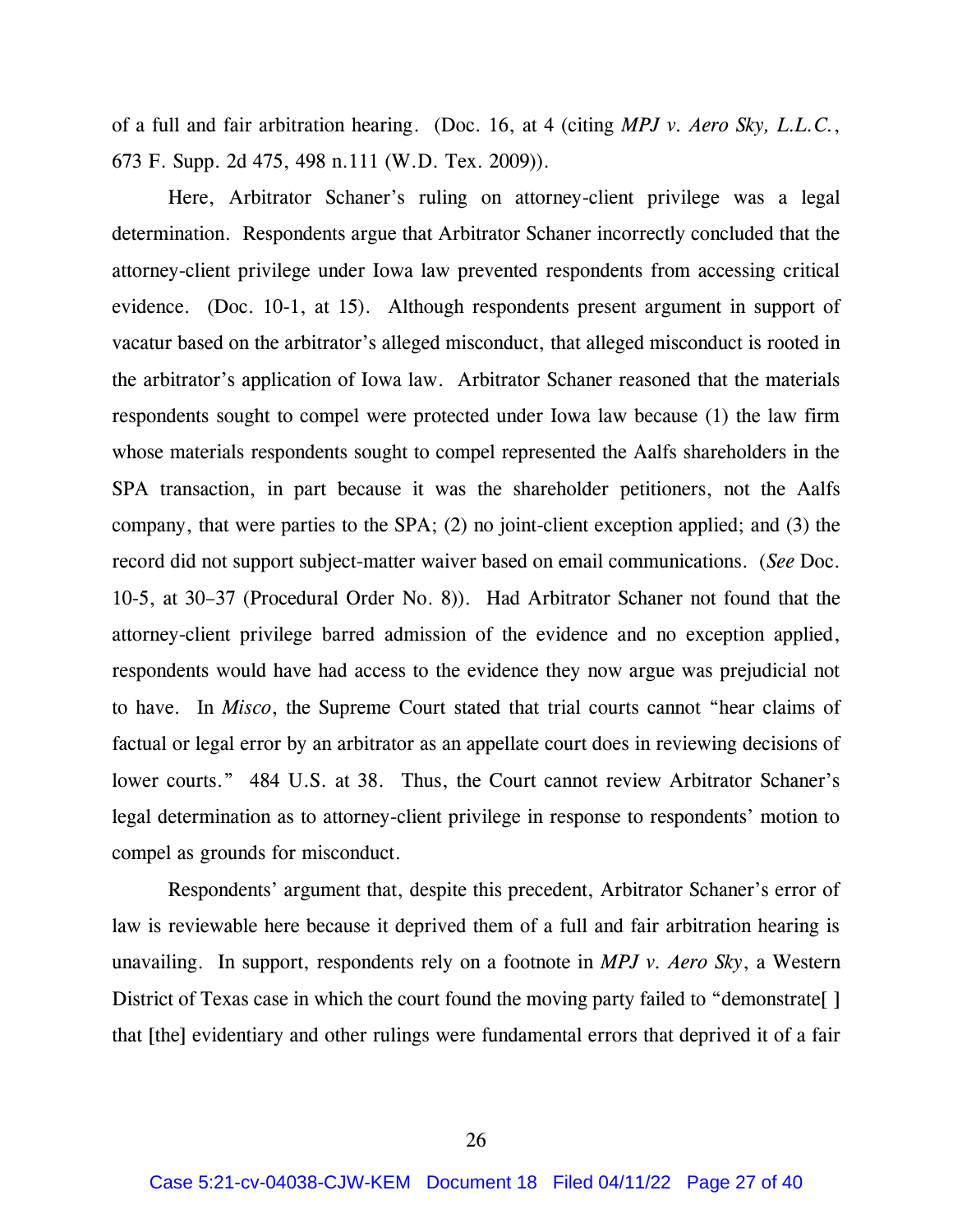hearing," such that the court could consider errors of law in its vacatur decision.<sup>20</sup> 673 F. Supp. 2d, at 498, 498 n.111 (citing *Newark Stereotypers' Union No. 18*, 397 F.2d at 599). In response, petitioners assert that even if the arbitrator's attorney-client privilege were subject to review, vacatur for misconduct is inappropriate because the arbitrator's denial did not deprive respondents of a fair hearing. (Doc. 13, at 33–36).

The Court finds respondents do not show that Arbitrator Schaner's attorney-client privilege ruling deprived them of a fair hearing because the arbitrator could reasonably base his award on other information in the record or presented at the hearing. *See Chiarella*, 1993 WL 497967, at \*5 (citing *Fine*, 765 F. Supp. at 829); *Newark Stereotypers' Union No. 18*, 397 F.2d at 599 (citing *Great Am. Ins.*, 309 F.2d 262).

But information gleaned from the privileged documents about representations and warranties made in the SPA could not cure the defects that foreclosed respondents' fraud claim, as discussed in Arbitrator Schaner's final award. Again, misconduct is not properly found when the arbitrator's conduct would not influence the outcome of the arbitration. *See Delta Mine*, 280 F.3d at 822; *M & A Elec.*, 977 F.2d at 1238. Here, the Court cannot find misconduct based on the arbitrator's attorney-client privilege ruling because, following the arbitrator's reasoning, the final award would be the same whether he found the documents privileged or not.

Again, in concluding that respondents failed to show fraud, Arbitrator Schaner found, among other deficiencies, respondents did not show justifiable reliance because they were on notice that each of the representations that respondents claimed were

<sup>20</sup> Respondents also cite *Tempo Shain Corp. v. Bertek, Inc.*, 120 F.3d 16, 20–21 (2d Cir. 1997), for support that "an evidentiary ruling in error can in fact support vacatur of an arbitration award. (Doc. 16, at 4). There, the court vacated an award when the arbitration panel excluded evidence that it erroneously found cumulative. *Tempo Shain*, 120 F.3d at 20–21. This is distinct from excluding evidence based on a legal finding that bars introduction of such evidence, as here. Thus, the Court finds respondents' reliance on *Tempo Shain* inapposite.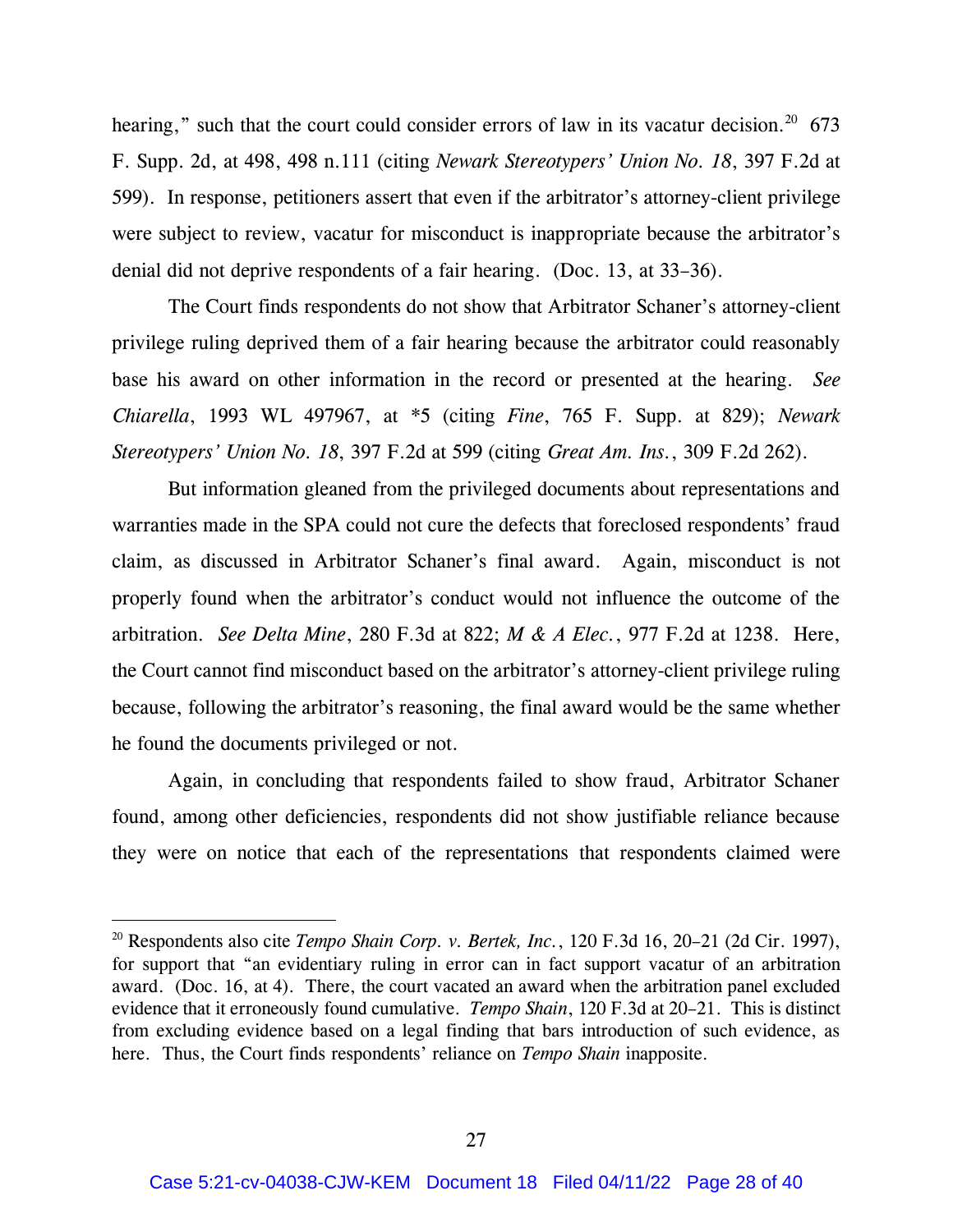misrepresentations was inaccurate. (Doc. 10-8, at 34–62). Admission of the privileged documents could not cure this defect because the documents, at best, supported only knowledge and intent of the signatories.

Further, again, the only fraud claim where the arbitrator's ruling did not hinge on justifiable reliance was respondents' claim that the Shareholders misrepresented their inventory in their financial statements. (Doc. 10-8, at 55–61). But the inventory had been audited annually for decades and the arbitrator concluded that testimony on the reliability and accuracy of Aalfs' inventory valuation process was credible. (*Id.)*. Further, the arbitrator found testimony from respondents' witnesses, neither of whom was a CPA or auditor—was "unduly speculative" and unreconcilable with the testimony he found credible. (*Id.*, at 61). The Court cannot conceive that the privileged documents involving legal advice about the sale could be more persuasive than testimony offered by petitioners' witnesses, which included testimony of Aalfs' auditors and former CFO and specifically addressed the inventory process. Thus, the privileged evidence could not cure this defect in respondents' fraud claim, either.

Accordingly, the Court finds that respondents fail to show that Arbitrator Schaner engaged in misconduct based on his attorney-client privilege ruling. The Court therefore denies respondents' motion as to misconduct.

### *2. Evident Partiality*

Respondents argue that the award must be vacated for evident partiality based on "the totality of the decisions and rulings made by Arbitrator Schaner before and during the final arbitration hearing." (Doc. 10-1, at 17).

Respondents do not show evident partiality under any standard by the Eighth Circuit because they fail to show evidence supporting an undisclosed relationship between Arbitrator Schaner and petitioners and fail to show objective evidence demonstrating such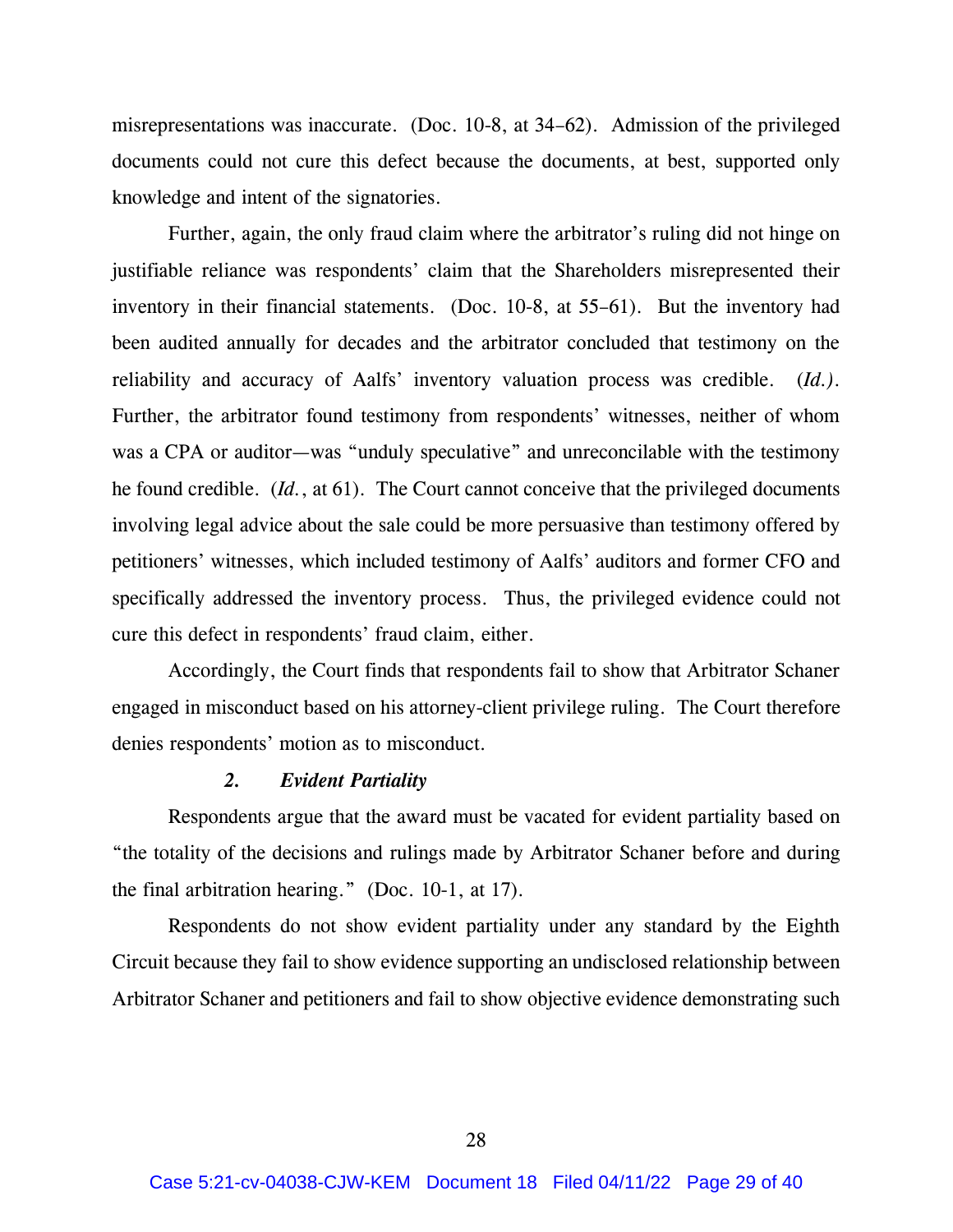a degree of partiality that a reasonable person could assume that Arbitrator Schaner had improper motives. *See Ploetz*, 894 F.3d at 898.

Evident partiality can be found when the arbitrator's relationship with a party, including business dealings, creates an impression of possible bias. *Montez v. Prudential Secs., Inc.*, 260 F.3d 980, 982–83 (8th Cir. 2001); *Commonwealth Coatings v. Continental Cas. Co.*, 393 U.S. 145, 146 (1968). Absent such factual circumstances, however, the meaning of evident partiality is unsettled. This "absence of a consensus on the meaning of 'evident partiality' is evidenced by the approaches adopted by the different circuit[ ] [courts of appeal]." *Ploetz*, 894 F.3d at 898 (quoting *Montez*, 260 F.3d at 983 (collecting and comparing cases)). Overall, the Eighth Circuit's "interpretation of evident partiality has migrated in the salutary direction of its plain and ordinary meaning." *Id.* In various cases, however, the Eighth Circuit has described evident partiality as occurring when (1) "an undisclosed relationship creates an impression of possible bias," (2) "an undisclosed relationship casts significant doubt on the arbitrator's impartiality," and (3) arbitrators "*objectively* demonstrate such a degree of partiality that a reasonable person could assume that the arbitrator had improper motives.<sup>"21</sup> *Id*. (citations omitted).

Although the Eighth Circuit's third interpretation does not mention undisclosed relationships, the Court notes with great interest that some Eighth Circuit cases using this approach nonetheless appear to require the existence of an undisclosed relationship between the arbitrator and a party. *See, e.g.*, *Dow Corning Corp. v. Safety Nat'l Cas. Corp.*, 335 F.3d 742, 750 (8th Cir. 2003) (concluding "the non-disclosure does not *objectively* demonstrate such a degree of partiality that a reasonable person could assume

<sup>&</sup>lt;sup>21</sup> The *Ploetz* court concluded that it "need not decide which of our constructions of the term binds [the court] as a matter of circuit precedent since [the moving party] has not shown [the arbitrator] had evident partiality under any of them." *Ploetz*, 894 F.3d at 898.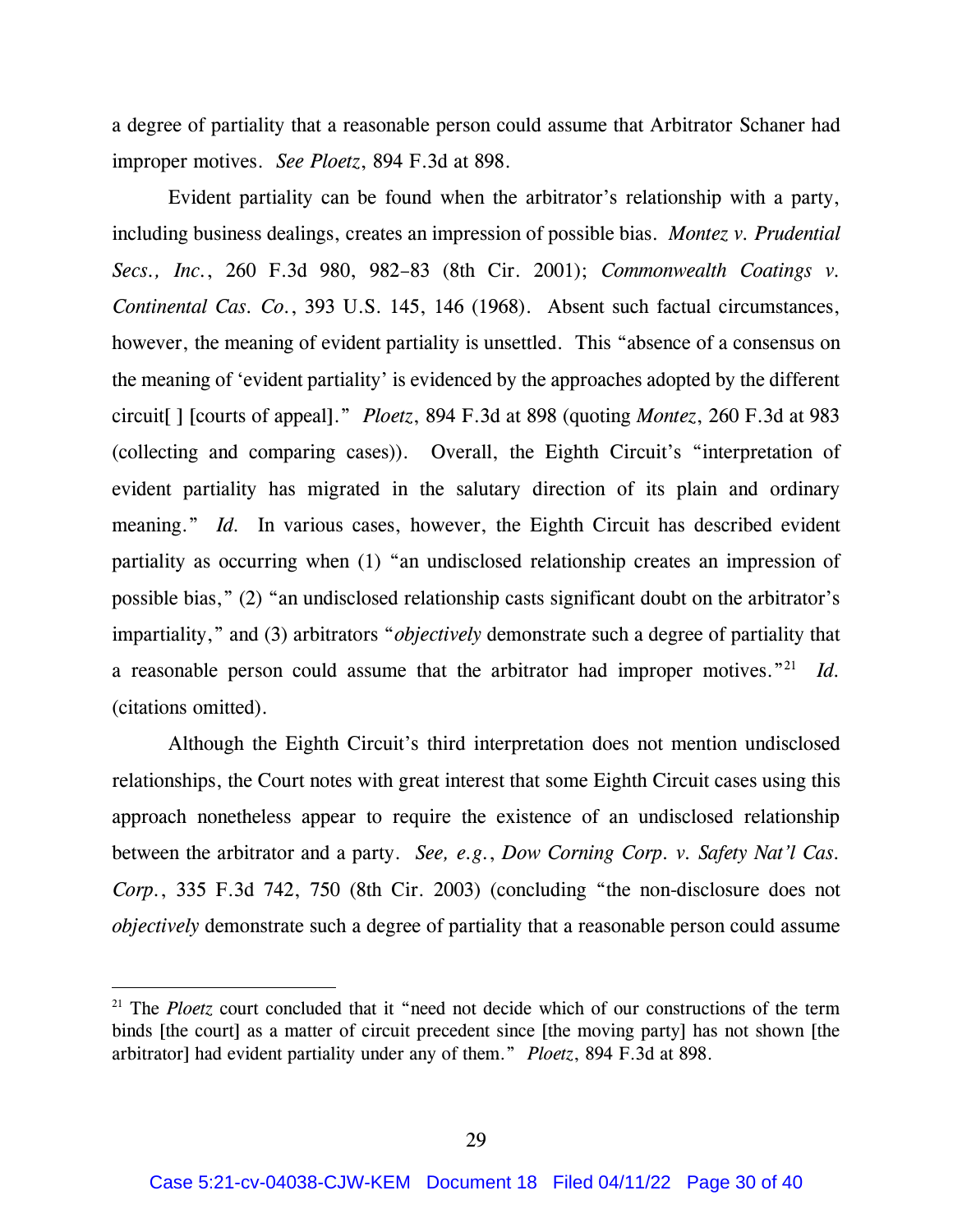that the arbitrator had improper motives" (quotation omitted)); *Brown v. Brown-Thill*, 762 F.3d 814, 820 (8th Cir. 2014) ("requiring a specific showing that particular contacts influenced the arbitrator's resolution of *this* dispute"). Additionally, despite the openended nature of the word "could" in this third interpretation, "[t]he movant carries a heavy burden in order to meet this onerous standard." *ANR Coal Co., v. Cogentrix of North Carolina, Inc.*, 173 F.3d 493, 501 (4th Cir. 1999) (cleaned up). "The party seeking vacatur has the burden of proof; to meet this burden, he must demonstrate 'that a reasonable person *would have to* conclude that an arbitrator was partial to the other party to the arbitration.'" *Id.* at 500 (quoting *Consol. Coal Co. v. Loc. 1643, United Mine Workers of Am*., 48 F.3d 125, 129 (4th Cir. 1995) (emphasis added)).

Showing that a reasonable person "would" conclude the arbitrator was partial implies a high likelihood of the conclusion, is a higher burden than "could," which implies a possibility. To qualify for vacatur under Section  $10(a)(2)$ , the majority of Circuit Courts of Appeals require that a reasonable person *would* assume that the arbitrator had improper motives. *See, e.g.*, *UBS Fin. Servs., Inc. v. Asociacion De Empleados Del Estado Libre Asociado De Puerto Rico*, 997 F.3d 15, 19 (1st Cir. 2021); *Freeman v. Pittsburgh Glass Works, LLC*, 709 F.3d 240, 252–52 (3d Cir. 2013); *Consol. Coal*, 48 F.3d at 129 (quoting *Peoples Sec. Life Ins. Co. v. Monumental Life Ins. Co.*, 991 F.2d 141, 146 (4th Cir. 1993) (quoting *Apperson v. Fleet Carrier Corp.*, 879 F.2d 1344, 1358 (6th Cir. 1989) (1989) (citation omitted)); *Morelite Const. Corp. v. New York City Dist. Council*, 748 F.2d 79, 84 (2d Cir. 1984). Nevertheless, the Eighth Circuit Court of Appeals has not used this language. Thus, the Court will analyze respondents' arguments based on whether a reasonable person *could* assume that the arbitrator had improper motives. Further, because all vacatur under Section 10(a)(2) is discretionary, the Court does not dwell on this distinction in its analysis.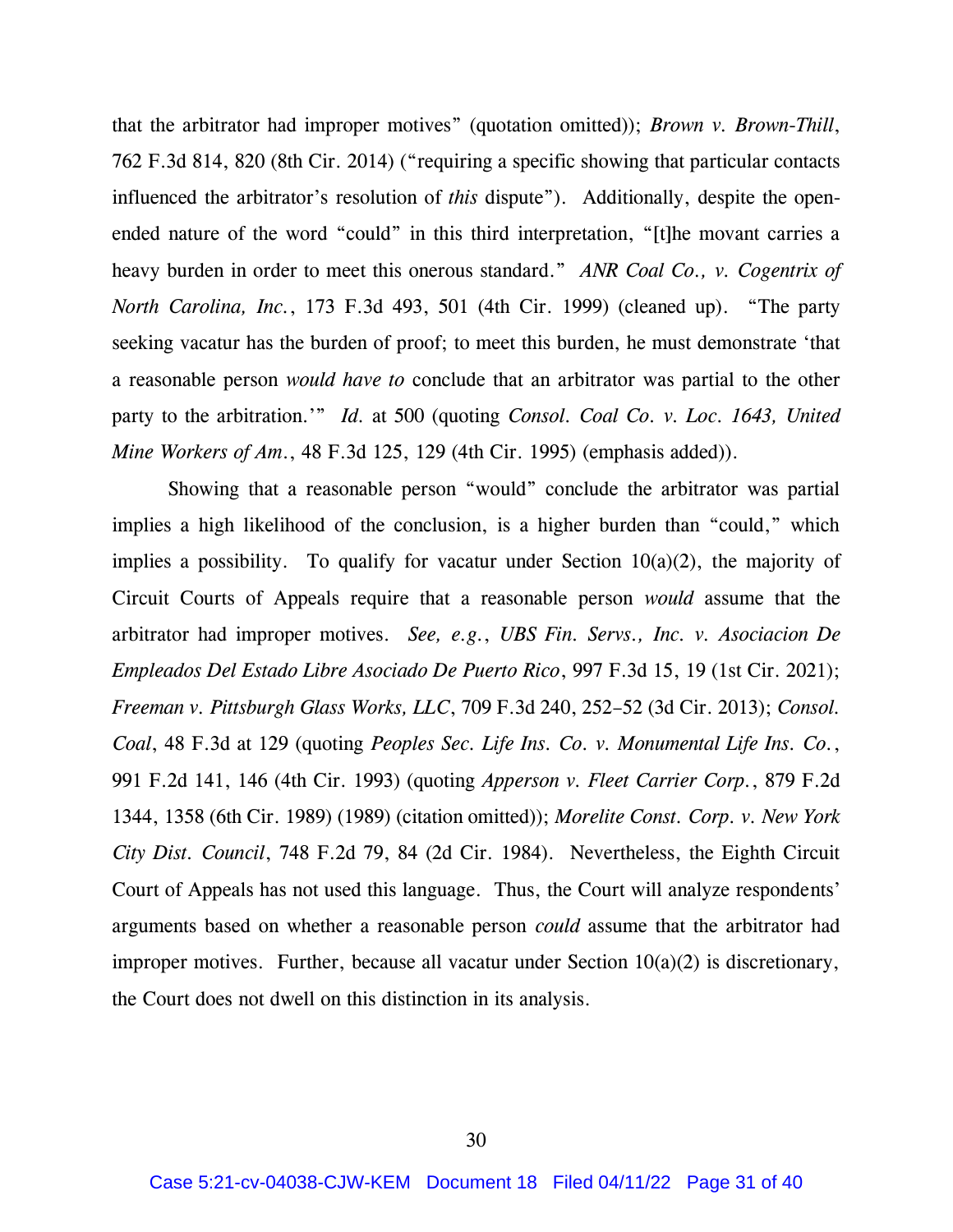Here, respondents do not argue that the arbitrator had an undisclosed relationship with petitioners. So, they cannot meet two of the three standards described in *Ploetz* and necessarily argue the third standard applies. Thus, respondents must show that Arbitrator Schaner objectively demonstrated such a degree of partiality that a reasonable person could assume that he had improper motives in favor of petitioners. *See Ploetz*, 894 F.3d at 898.

To show partiality, respondents must allege "direct, definite, and capable of demonstration rather than remote, uncertain or speculative." *Peoples Sec. Life Ins.*, 991 F.2d at 146 (quoting *Health Servs. Mgmt. Corp. v. Hughes*, 975 F.2d 1253, 1264 (7th Cir. 1992)). "[T]he mere appearance of bias" alone is not enough. *See Williams v. Nat'l Football League*, 582 F.3d 863, 885 (8th Cir. 2009) (quotation omitted). Also, respondents must establish facts supporting the accusation that the arbitrator was "motivated by 'improper motives.'" *Id.* (quoting *Dow Corning*, 335 F.3d at 750).

The Eighth Circuit has not defined what constitutes "improper motives." When applying this standard, the Eighth Circuit has looked for evidence suggesting a relationship between the arbitrator and nonmoving party that required disclosure and created a conflict or bias. *See Dow Corning*, 335 F.3d at 749–50; *Ploetz*, 894 F.3d at 898–900. The Eighth Circuit's opinion in *Dow Corning* is most relevant to the circumstances here because the court also examined evidence offered by the moving party to show the arbitrator's preference for the nonmoving party. In *Dow Corning*, the court found the arbitrator's ex parte contacts with the nonmoving party before contacting the moving party were not evidence of evident partiality because the arbitrator "had an 'administrative' reason for contacting counsel (to discuss scheduling) and a basis for deciding that he needed to contact [the parties] one at a time." 335 F.3d at 751. The court also found the arbitrator's limitation of the moving party's cross-examination of the nonmoving party's expert did not support evident partiality because the arbitrator gave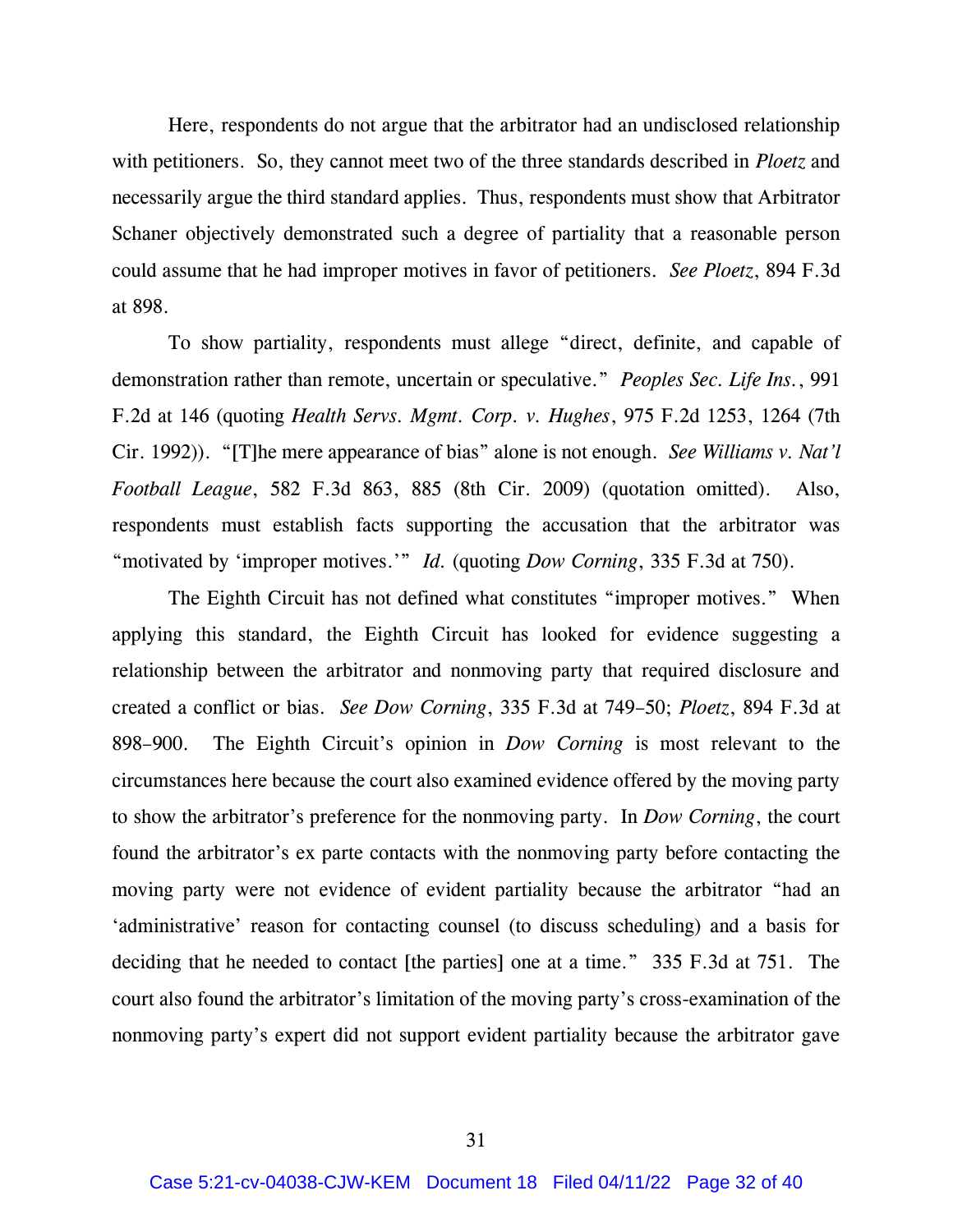the moving party "wide latitude to present its affirmative case." *Id.* at 752. Because the *Dow Corning* court did not find evident partiality, however, it is unclear whether the procedural errors and evidentiary decisions discussed could support evident partiality in the absence of an undisclosed relationship.

For the following reasons, the Court finds no reason to infer that Arbitrator Schaner engaged in evident partiality. At most, respondents show only the appearance of bias. *See Williams*, 582 F.3d at 885.

#### *a. Realignment*

Respondents argue that the arbitrator improperly realigned the parties before the hearing, causing confusion about the allocation of the burden of proof. (Doc. 10-1, at 18–20). Specifically, respondents argue that by categorizing the William E. Rodawig Family Trust ("WRFT"), the petitioner in a parallel proceeding concerning one of the notes underlying the SPA, as a "respondent" during the proceedings, the arbitrator engaged in an objective degree of partiality such that a reasonable person could infer his improper motives. (*Id.*). In resistance, petitioners assert that the record does not support a finding of evident partiality based on realignment. (Doc. 13, at 37–39).

Respondents do not show direct or definite evidence supporting that the arbitrator's realignment decision was so suspect that a reasonable person could assume that the arbitrator had improper motives. *Williams*, 582 F.3d at 885; *Peoples Sec. Life Ins.*, 991 F.2d at 146; *Health Servs. Mgmt. Corp.*, 975 F.2d at 1264. Respondents assert that they alerted the arbitrator to the possibility of confusion and argued that he should realign the parties post-hearing. (Doc. 10-1, at 18–20). And although respondents assert that the arbitrator "improperly conflated the parties," improperly refused to realign WRFT as a "third-party respondent," and this decision "permeated" throughout the arbitration process (*Id.*, at 18–19), respondents point to no instance when the arbitrator actually misapplied burdens of proof or expressed confusion about which claims belonged to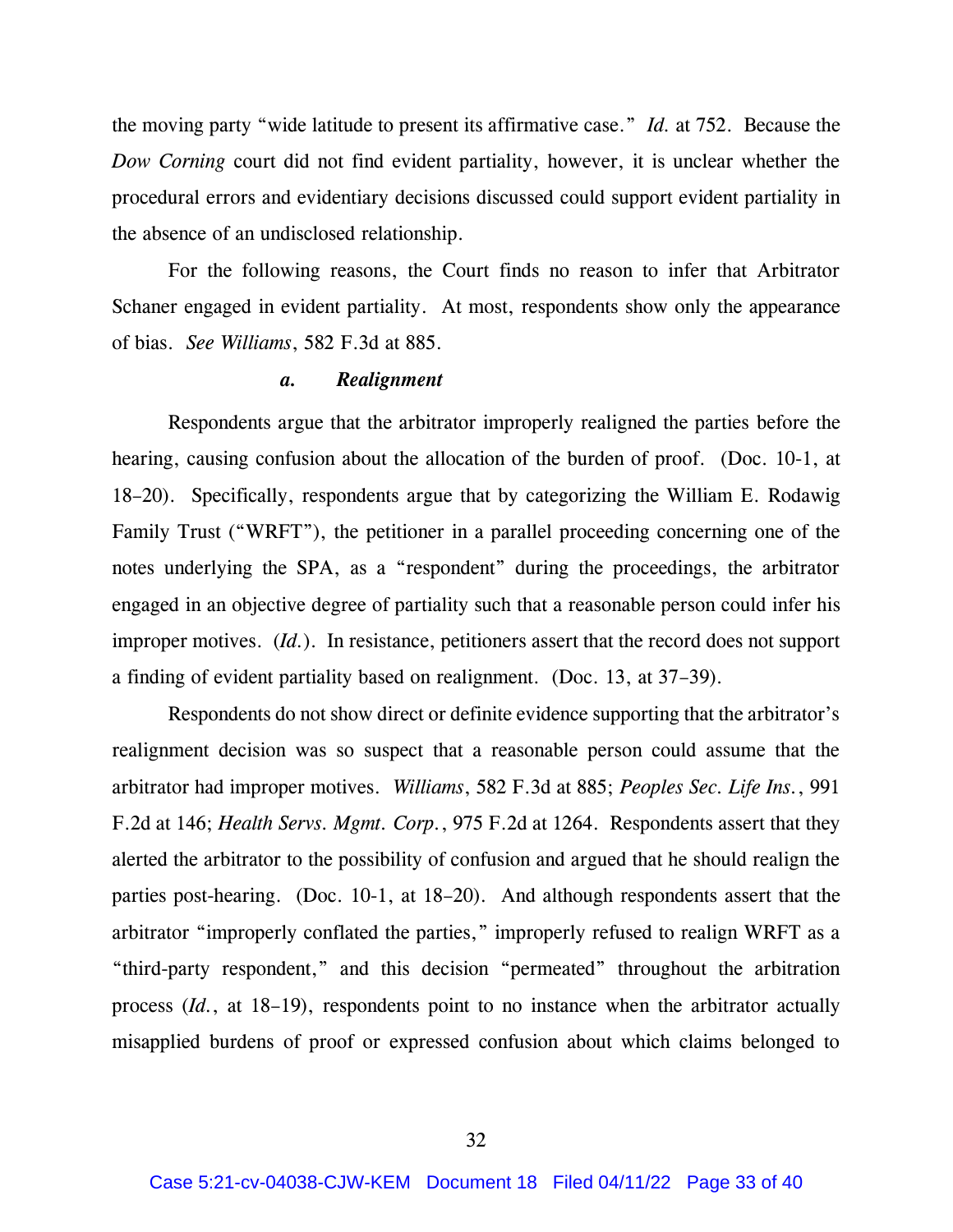which parties. Any inference about the propriety of arbitrator's motives or confusion is speculative at best.

Importantly, the record also supports that it was the ICC—not Arbitrator Schaner who aligned the parties. The ICC consolidated the two underlying arbitrations, terming GSL and its Affiliated Entities as "petitioners" in the arbitration and the Aalfs shareholders as "respondents." (Doc. 10-8, at 20–21). In fact, Arbitrator Schaner stated he understood respondents' concerns. (Doc. 13-4, at 1). Nevertheless, he wrote, "the ICC has fixed the caption in the manner in which it appears in the draft. Once a case is consolidated, the case that is being consolidated ceased to exist. . .. What is important is that we are clear as to the parties that are asserting each claim and as to the parties against which each claim is asserted." (*Id.*). The Court finds no such confusion in the arbitrator's reasoned and detailed final award. (Doc. 10-8).

Further, respondents point to their comments following the hearing in which they told the arbitrator: "It's been one thing to sort of litigate [the parties' claims] to this point. But now we think they need to be, you know, for purposes of any potential award, very separate." (Doc. 10-1, at 20 (citing Ex E, 1225:23-13)). This suggests that respondents recognized that, at least through the hearing, there was an objective utility in aligning the parties as they were, undercutting respondents' argument that the arbitrator's realignment decision—and subsequent decisions not to change that alignment—was objectively partial such that a reasonable person could infer his actions were rooted in improper motives.

For these reasons, the Court finds that respondents fail to show that Arbitrator Schaner engaged in evident partiality based on his alignment of parties in the case.

#### *b. WRFT Assignment*

Respondents also argue that the arbitrator ignored the fact that petitioners failed to introduce evidence of an assignment agreement between RFLP, a signatory, and WRFT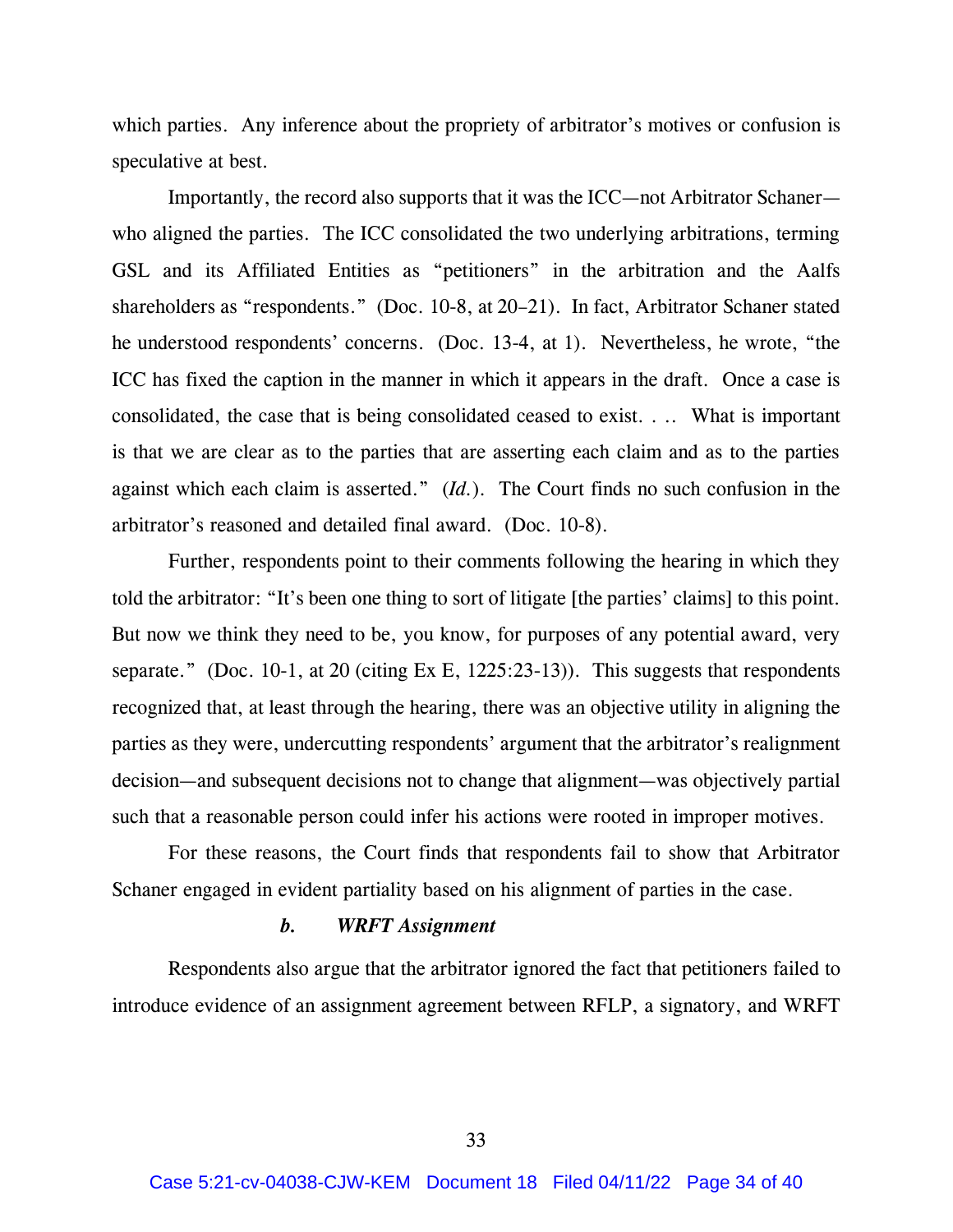for the RFLP Note. (Doc. 10-1, at 20–22). Respondents therefore assert that, as a matter of law, Arbitrator Schaner could not award WRFT recovery under this record. (*Id.*).

In resistance, petitioners assert that the arbitrator's conclusions of fact and law as to the WRFT Note's assignment are not subject to the Court's review. (Doc. 13, at 39 (citing *Misco*, 484 U.S. at 38)).

In the final award, Arbitrator Schaner stated "[respondents] do not dispute—*and the [arbitrator] finds*—that WRFT, as assignee, is entitled to pursue an action and seek entry of an award against [respondents] for amounts due under the RFLP Note." (Doc. 10-8, at 80 (emphasis added)). Thus, the arbitrator made a finding as to RFLP's assignment to WRFT. Again, the Supreme Court has stated that this court cannot "hear claims of factual or legal error by an arbitrator as an appellate court does in reviewing decisions of lower courts." *Misco*, 484 U.S. at 38.<sup>22</sup> Thus, the Court cannot base a finding of evident partiality on the arbitrator's factual finding of assignment.<sup>23</sup>

For this reason, the Court finds that respondents fail to show evident partiality based on Arbitrator Schaner's finding that RFLP assigned the RFLP Note to WRFT.

 $22$  The Court notes that even if it were "convinced that [the arbitrator] committed serious error" in his fact-finding, it would "not suffice to overturn [the arbitrator]'s decision." *Misco*, 484 U.S. at 38. Further, the Court is not convinced that Arbitrator Schaner committed error, let alone serious error, here. Respondents do not assert, in either their brief or reply, that they did not concede that the RFLP Note was assigned to WRFT. Additionally, the Court notes that at the hearing Arbitrator Schaner heard at least some evidence supporting the assignment. (Doc. 10-7, at 21) (witness testimony to his belief that the RFLP Note was assigned to WRFT). The parties do not point the Court to any testimony or other evidence negating assignment.

<sup>&</sup>lt;sup>23</sup> Because the Court finds it cannot review Arbitrator Schaner's finding of fact as to assignment, it does not reach petitioners' secondary argument that respondents waived the right to contest WRFT's assignment. (*See* Doc. 13, at 39–40). Had the Court reached this argument, it would have found that waiver bars respondents' claim. *See Int'l Brotherhood of Elec. Workers, Loc. Union No. 545 v. Hope Elec. Corp.*, 380 F.3d 1084, 1101 (8th Cir. 2004); *Brown*, 762 F.3d at 819–20.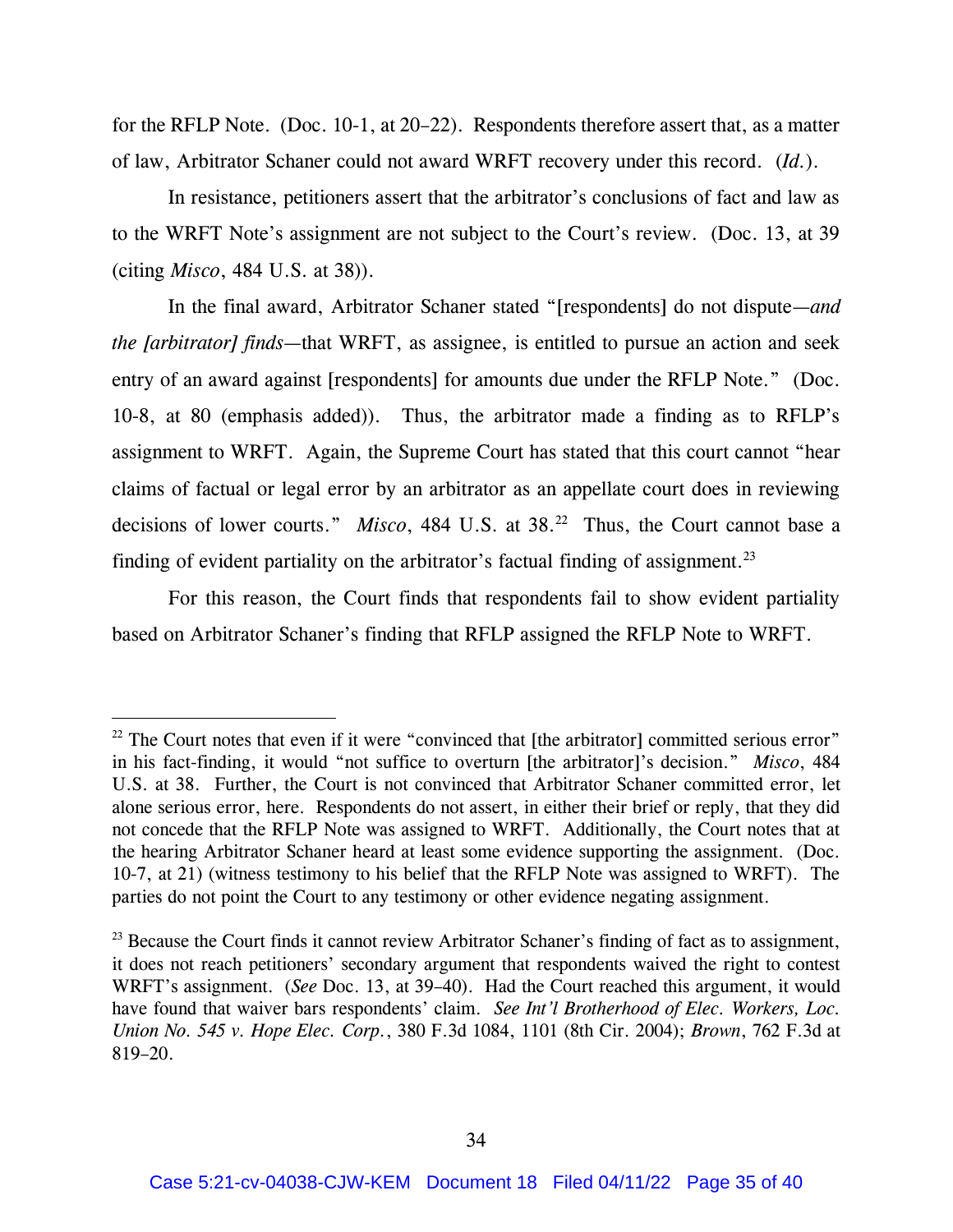#### *c. Sustained Objections*

Respondents argue that during the hearing, the arbitrator sustained only one substantive objection out of nearly fifty objections made by respondents. (Doc. 10-1, at 22–23). Respondents further assert that the arbitrator sustained nearly every identical objection that petitioners made. (*Id.*). Thus, respondents' argument is that a reasonable person could assume that the arbitrator had improper motives based on his rulings on objections. In resistance, petitioners assert that objections cannot support a finding of evident partiality because respondents merely speculate the objections were based on bias and show no facts supporting this claim. (Doc. 13, at 40–41).

Respondents admit that "ordinarily[,] these types of objections and rulings standing alone may not be significant," but viewing them in light of Arbitrator Schaner's other conduct shows his evident partiality. (Doc. 10-1, at 23). At this stage, the Court will only consider the merits of respondents' argument by itself. Later, the Court will consider the merits of respondents' arguments about evident partiality collectively.

Here, respondents' argument is based on conjecture. Respondents do not provide the context of some of respondents' overruled objections, as they do with some of petitioners' sustained objections. Nor do they compare objections made by each party in a similar context, thereby inferring Arbitrator Schaner's leniency towards petitioners. Instead, respondents rely on the numbers of objections made and objections overruled. Arbitrator Schaner overruled forty-nine out of fifty—or 98%—of respondents' objections. Indeed, this percentage is very high. But a reasonable person would need more context about the nature and the quality of objections to assume the arbitrator had improper motives based on objections overruled alone. Further, the Court finds, and respondents suggest, no precedent supporting evident partiality based on particular percentage—or even the amount—of objections sustained or overruled. Thus, the Court declines to find evident partiality based on Arbitrator Schaner's rulings on objections alone.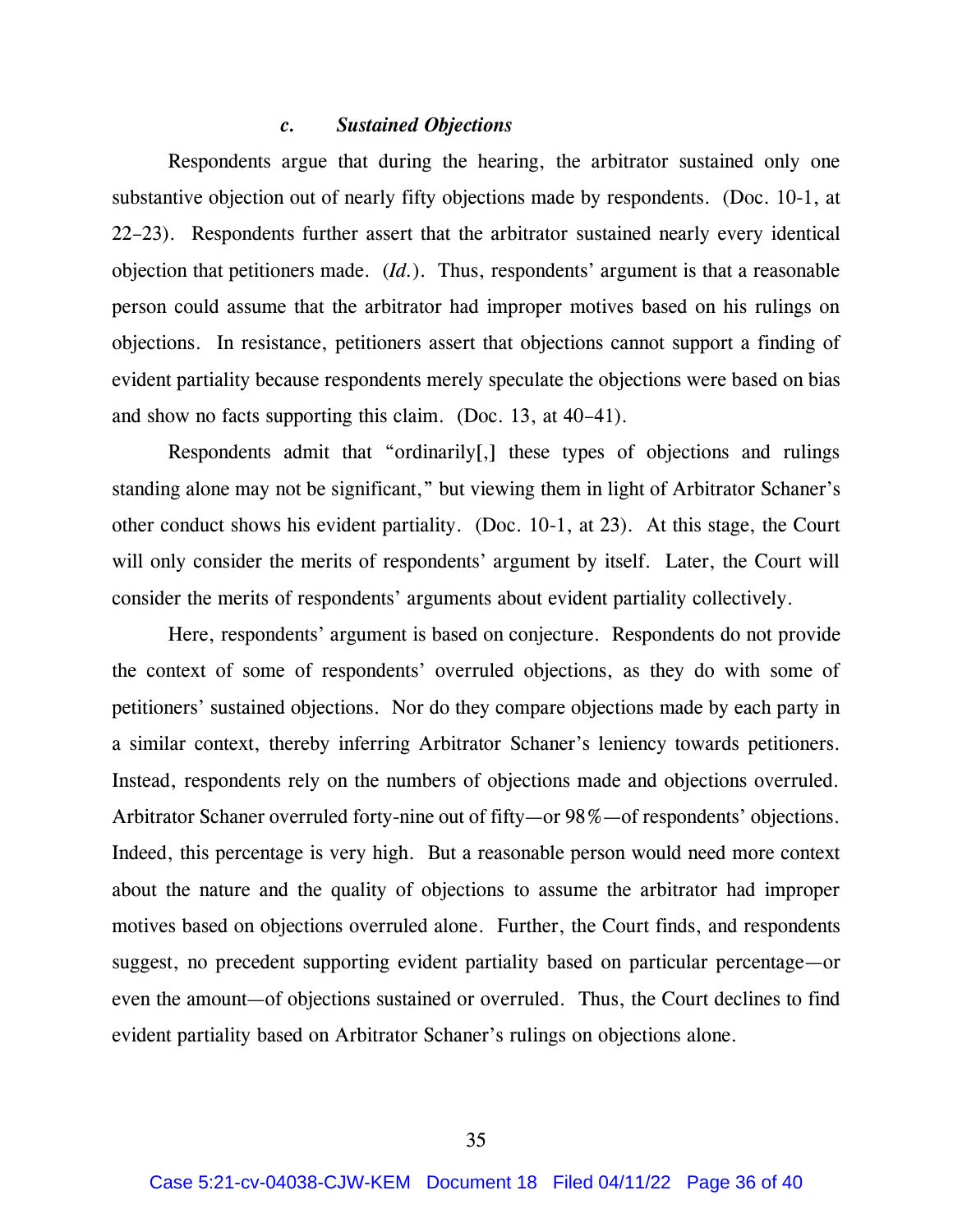For these reasons, the Court finds that respondents fail to show that Arbitrator Schaner engaged in evident partiality based on the number of objections he overruled.

### *d. Totality*

The Court has already found that, individually, Arbitrator Schaner's actions and rulings fail to show evident partiality. The Court now examines whether Arbitrator Schaner's actions show evident partiality when viewed in their "totality." (*See* Doc. 10- 1, at 17–18). The Court will also consider respondents' assertion that the arbitrator's denial of discovery requests, as discussed in its misconduct arguments, also evidence the arbitrator's partiality. (Doc. 10, at 4).

Respondents cite two cases supporting their argument that an arbitrator's aggregate actions can show evident partiality: *Sun Refining & Mktg. Co. v. Statheros Shipping Corp.*, 761 F. Supp. 293, 302 (S.D.N.Y. 1991), *aff'd*, 948 F.3d 1277 (2d Cir. 1991), and *Thomas Kinkade Co. v. Lighthouse Galleries, LLC*, No. 09-CV-10757, 2010 WL 436604, at \*8 (E.D. Mich. Jan 27, 2010). Neither case supports respondents' argument here.

In *Sun Refining*, the court vacated an award based on evident partiality when the neutral arbitrator on a three-arbitrator panel remained on the panel despite an ongoing business relationship with a party, personal and extensive involvement in another arbitration involving that party, and numerous requests that he step down from his role as chairman in the current arbitration. *See generally* 761 F. Supp. 293. There, the majority of arbitrators, including the arbitrator in question, agreed to have the moving party pay 60% of the total arbitration fee, instead of the typical 50%. *See id.* In analyzing the arbitrator's purported bias, the court looked to factors including: "1) the financial interest the arbitrator may have in the proceeding; (2) the directness and nature of the alleged relationship between the arbitrator and a party to the proceeding; and (3) whether the relationship existed at the same time as the challenged proceeding." *Id.*, at 299.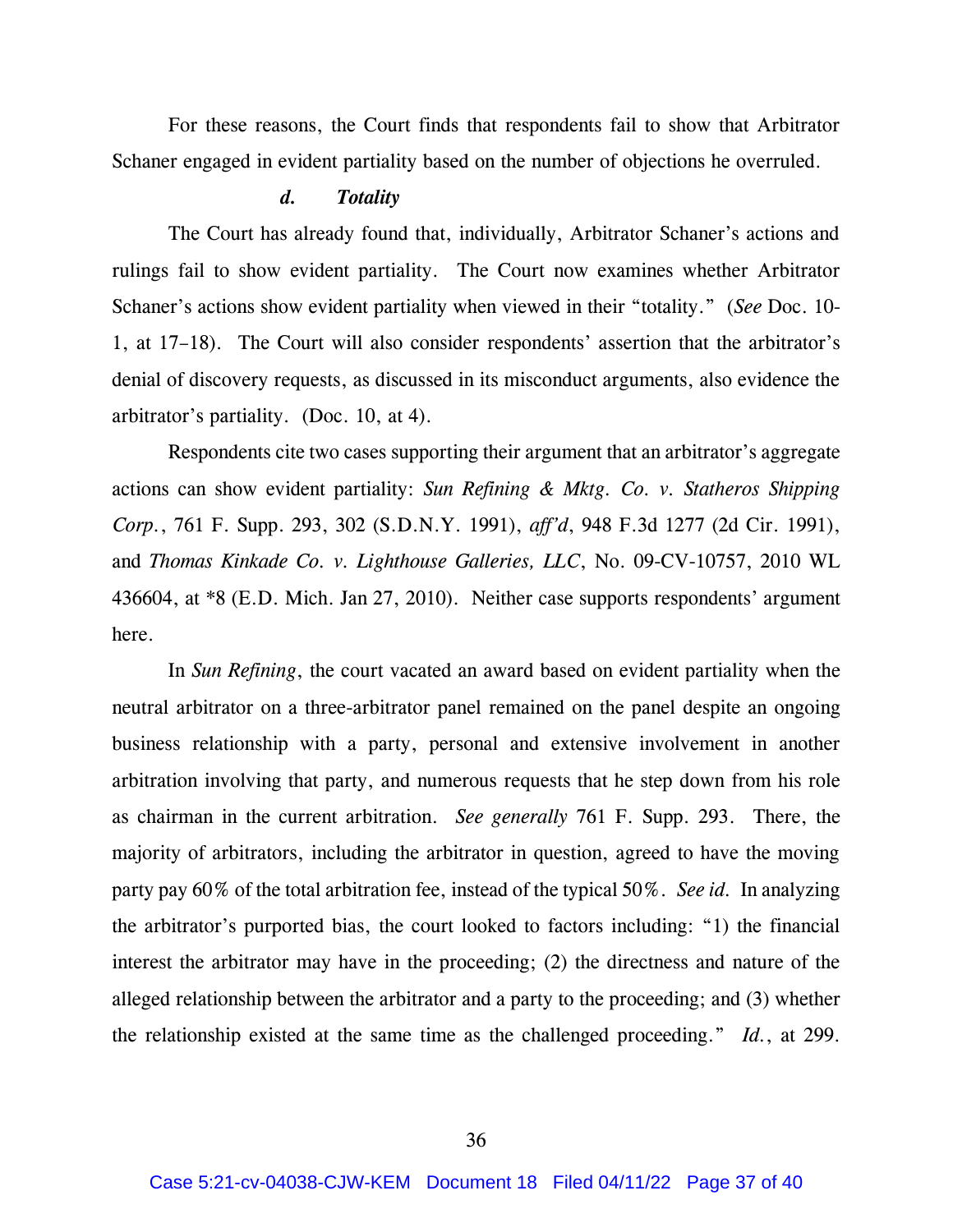Additionally, the court noted that a business relationship is more likely to create bias than a professional one. *Id.* Ultimately, the court concluded "the fee episode rings like the 13th chime on the mantel clock: Not only is it utterly unreasonable in its own right, but it also generates substantial doubts about the validity of what preceded it." *Id.*, at 304.

In *Thomas Kinkade*, the court vacated an award based on evident partiality when the neutral arbitrator on a three-arbitrator panel did not disclose relevant business relationships for nearly five years, failed to provide an explanation for the award, found the moving party's breach-of-contract claim inadequate even though the nonmoving party conceded facts supporting the moving party's recovery, and *sua sponte* re-opened hearings so the nonmoving party "could attempt to salvage their claims," among other misdeeds. *See generally* 2010 WL 436604. The court found the arbitrator's actions collectively "cast a dark shadow over the parties' arbitration proceeding" and that "time and again, irregularities in the proceeding favored [the nonmoving party]." *Id.*, at \*8. "Given [the arbitrator's] mid-arbitration disclosures," the court reasoned, "these circumstances cannot be blamed on coincidences alone and a reasonable person would have to conclude that [he] was partial to [the nonmoving party]." *Id.*

Here, respondents do not allege that Arbitrator Schaner had a financial interest in the proceeding or that he had a direct relationship to petitioners. Further, they do not allege that Arbitrator Schaner had a business or professional relationship with petitioners. At most, respondents imply that some kind of personal preference must have existed for Arbitrator Schaner to act as he did. Essentially, respondents ask the Court to find that because Arbitrator Schaner made rulings and excluded important evidence in petitioners' favor, he must have had a relationship that favored petitioners. This argument is pure speculation. *Peoples Sec. Life Ins.*, 991 F.2d at 146. Respondents' evidence does not make it clear that Arbitrator Schaner's actions were utterly unreasonable in their own right, or generated substantial doubts about the validity of the proceeding as a whole.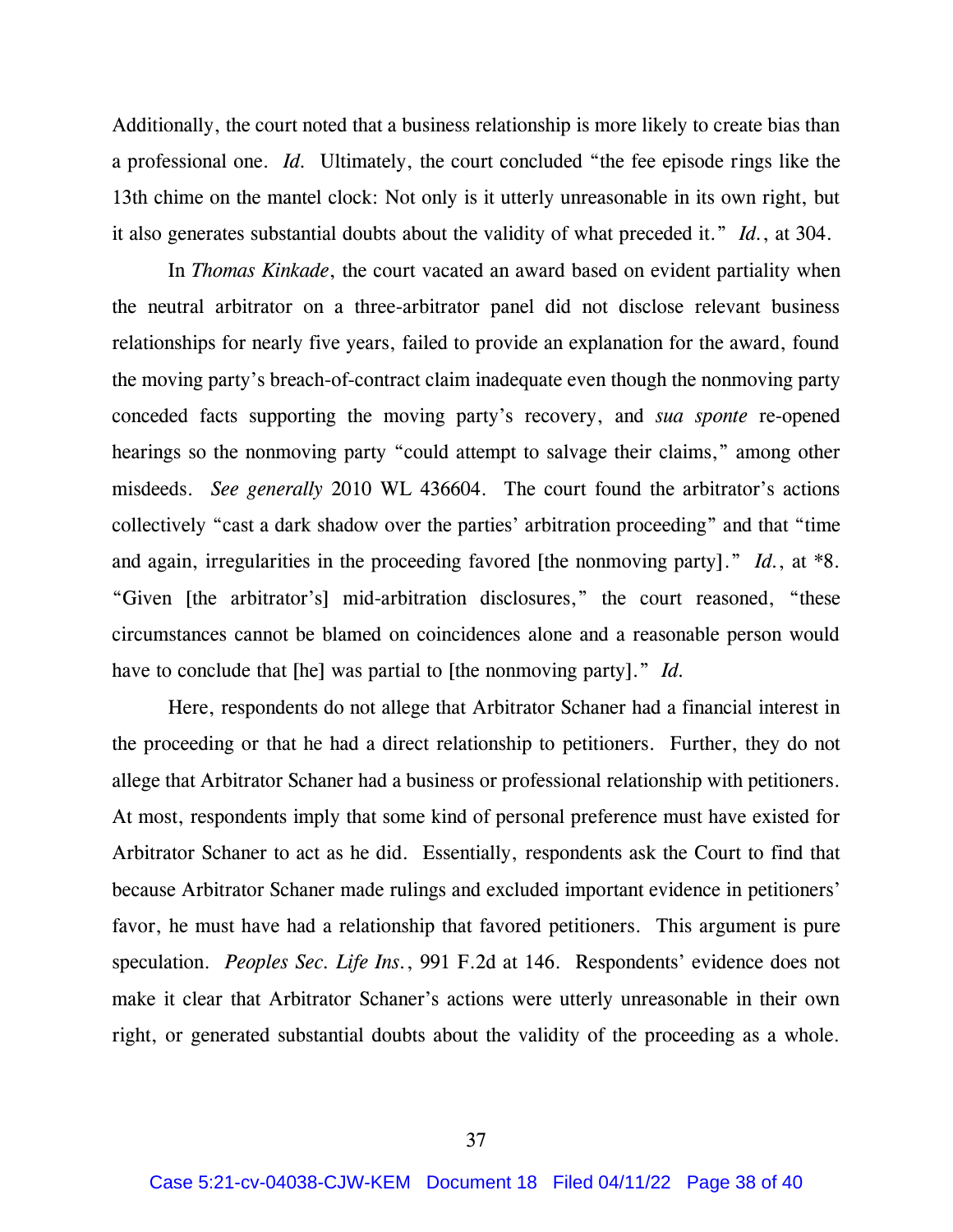*See Sun Refining*, 761 F. Supp. at 304. Each of the cases cited by respondents includes an undisclosed business relationship. Respondents do not argue that Arbitrator Schaner failed to disclose a business relationship or present facts supporting such a finding here.

Further, as noted, it is unclear under Eighth Circuit precedent whether the procedural errors and evidentiary decisions that respondents allege collectively show evident partiality could support evident partiality in the absence of an undisclosed relationship. The Court declines to extend the Eighth Circuit's reasoning without clearer guidance, especially when judicial review of a final award under the FAA "is exceedingly limited and deferential." *Precision Press*, 2011 WL 1807396, at \*7 (quoting *St. John's Mercy Med. Ctr.*, 414 F.3d at 884). Regardless, even if alleged procedural errors and evidentiary rulings alone could, in theory, support a finding of evident partiality, the Court would not find it here when that evidence fails to show evident partiality for the reasons stated.

For these reasons, the Court finds that respondents fail to show that the totality of Arbitrator Schaner's actions, when viewed in the aggregate, show his evident partiality. Thus, the Court denies respondents' motion as to evident partiality.

Respondents' Motion to Vacate the Final Arbitration Award, (Doc. 10), is denied on these grounds.

### *III. PETITION FOR CONFIRMATION*

Having denied respondents' motion to vacate, the Court now addresses petitioners' petition for confirmation.

As stated, the Court must enforce a final arbitration award unless it finds a ground meriting refusal or deferral of enforcement applies under the Convention. 9 U.S.C. § 207. Here, the Court has found respondents' asserted grounds do not support the Court's vacatur of the final award. Further, upon independent review, the Court finds no reason to vacate or delay enforcement of the final award.